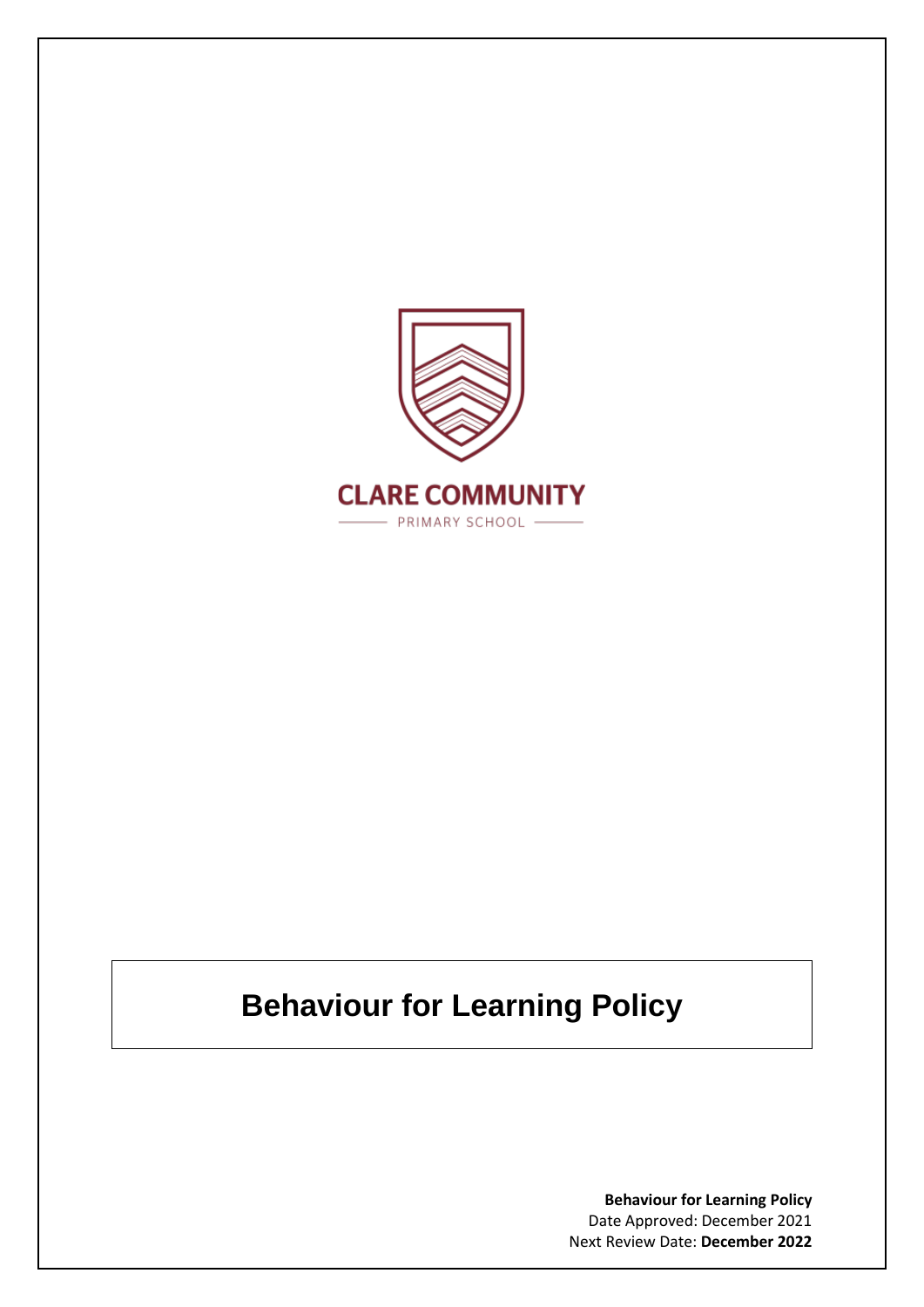#### **Statement of Intent**

Our vision is to deliver a learning experience for each pupil which encompasses each of our core values: Citizenship, Learning to Learn, Aiming High, Respecting Ourselves and Others and, most importantly, Enjoying Learning.

Each child, irrespective of background or academic ability, has the right to access an engaging and stimulating curriculum, within a safe, secure and nurturing environment. At the heart of our curriculum is our belief in creativity, diversity and aspiration for all. We believe that children should not be limited by labels and have created this curriculum to inspire, enthuse and engage all of our pupils and their families, working in partnership with parents and carers. We also aim for them to acquire experiences within the local and wider environment irrespective of personal socio-economic circumstances.

We are conscious of the responsibility of schools in shaping well-rounded individuals who are confident learners willing to take risks and have the knowledge and skills necessary to be a 21<sup>st</sup> century citizen. We have incorporated opportunities to develop leadership and collaborative skills, and to utilise our setting fully, including the rich locality as a wider campus.

By the end of their primary education, we want our pupils to be aware of their responsibility in shaping the future as life-long learners, as well as having pride in what they have achieved with us.

#### **ETHOS**

We expect and work towards a well-disciplined and ordered environment creating effective conditions for learning and promoting high standards in terms of behaviour. Children, staff (including volunteers, TAs and MDAs) and parents will support each other in creating a community where all can reach their potential. We believe that pupils, staff and parents/carers at Clare Community Primary School have the right to be treated with respect and courtesy and we should be building an inclusive and tolerant environment for all. We recognise that good behaviour comes from good relationships between children and staff: mutual respect and trust, empathy and tolerance.

#### **PURPOSE**

- To ensure an ethos of high expectations;
- To encourage resilience and risk-taking within a secure and supportive learning environment;
- To provide pupils and staff with a secure, well-ordered environment;
- To ensure that clear boundaries support learning and progression;
- To ensure a clear dialogue with pupils about potential barriers to learning;
- To secure the involvement of parents/carers in pupils' learning and personal development;
- To promote and support the development of a range of personal qualities and interpersonal skills such as courtesy, respect and sensitivity to the needs of others;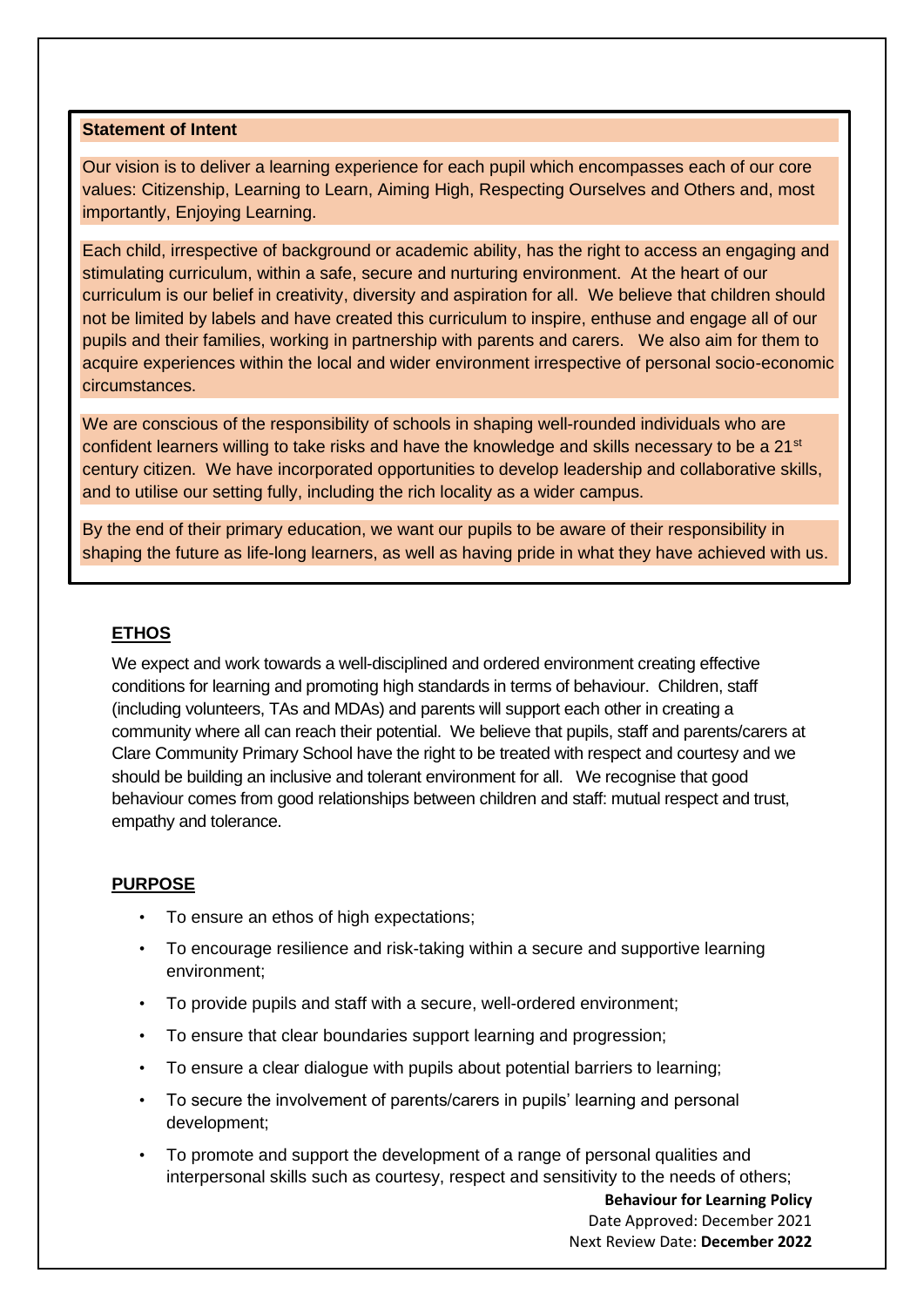- To encourage self-regulation;
- To build self-esteem and robust mental health;
- To promote the development of good personal relationships and tolerance towards others;
- To promote equal opportunities and value individuals regardless of gender, race, Special educational needs or disabilities (SEND).

#### **BEHAVIOUR FOR LEARNING EXPECTATIONS**

#### Pupils will:

- **Have a positive attitude** and be engaged in their learning;
- **Respect** themselves and others, and respect their learning environment;
- **Be responsible** for their own actions, learning and belongings;
- **Be resilient,** learning from their mistakes and take pride in their achievements;
- **Have good listening** behaviour- being attentive and facing the speaker, and following instructions promptly;
- **Follow** agreed class and whole school expectations.

#### Parents/carers will:

- Promote a positive attitude towards learning and the school community;
- Ensure children arrive at school on time and that they attend school every day that the school is open and available;
- Remember that we are all working together towards the same goals;
- Notify the school straight away regarding any issue concerning behaviour;
- Attend parents' evenings and support their children with any home learning
- Support the School's decisions regarding behaviour, whilst retaining their right to appeal against any decision with which they disagree;
- Treat all members of staff with respect.
- Refrain from discussing any issue on social media, instead speaking face-to-face with your child's class teacher in the first instance, in line with our open door policy.

Staff will:

- Implement the Behaviour for Learning policy with consistency and impartiality;
- Establish a positive learning environment in their classrooms appropriate to individual needs;
- Encourage children to make sensible choices within the school;
- Give children the opportunity to change inappropriate behaviour;
- Label the behaviour but not the child;
- Use a sanction appropriate to the misdemeanour and the individual, taking into consideration the needs of children with SEND;
- Build children's self-esteem and try and find out the reasons behind unacceptable behaviour;
- Notify parents of any patterns of unacceptable or unusual behaviour.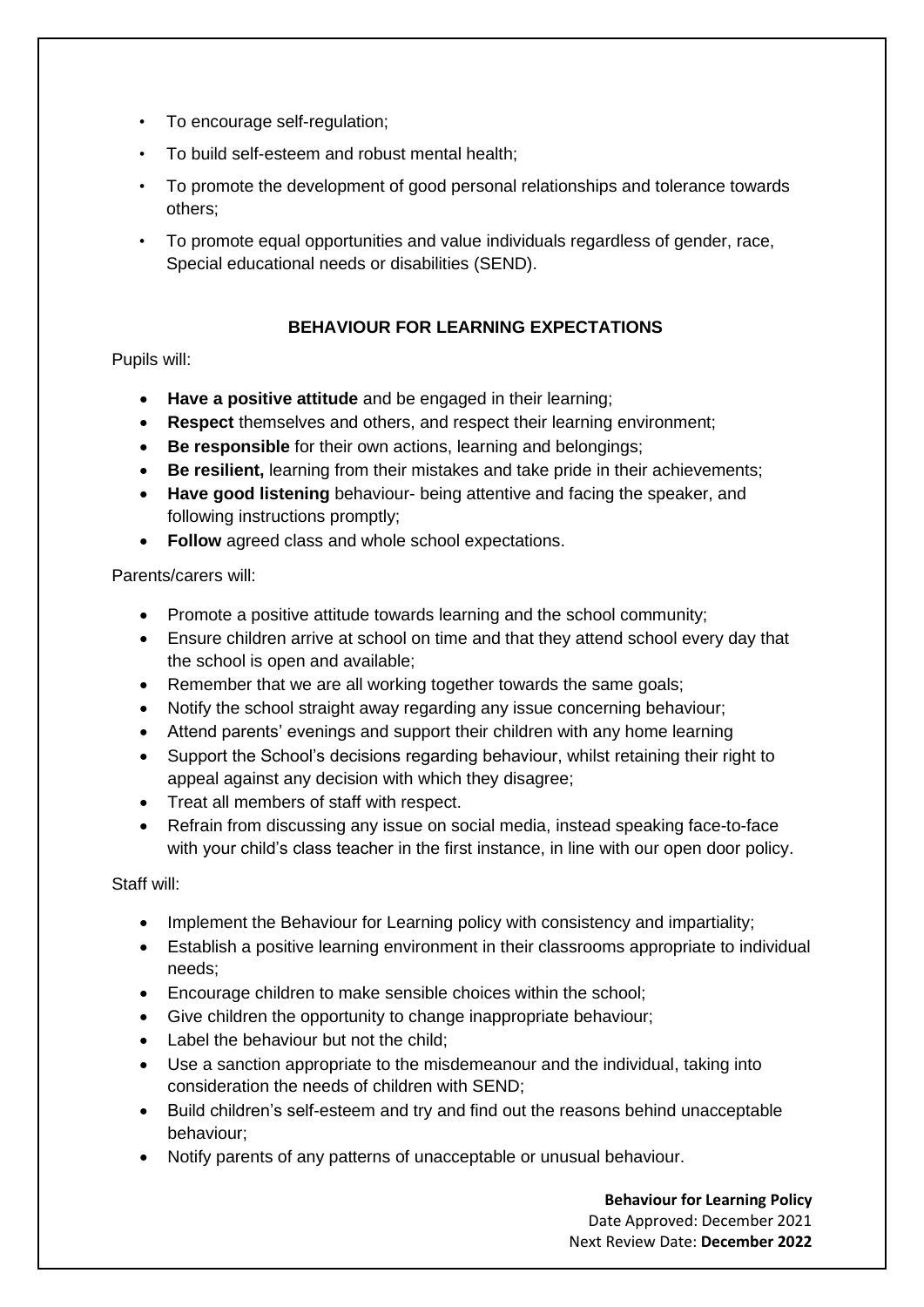#### **Foundation Stage**

Children in this year group will have a version of these expectations and sanctions appropriate for their development and understanding (Appendix I).

#### **SEND Pupils**

These pupils will be expected to follow this policy to the best of their ability but we recognise that they will need extra support in doing this, and there may be occasions where these expectations will need to be adapted for an individual pupil's emotional and behavioural development. These will be made explicit within their School Support plan and should include strategies such as the use of Social Stories to teach understanding of the appropriate behaviour within different social situations. Whole class approaches to behaviour regulation will be inclusive and follow SEN strategies. All staff should follow the strategies and script outlined here:

#### **PRE-EMPTIVE**

- Use social stories to prepare child for new events/changes/transitions/to introduce desired outcomes:
- Use visual timetable
- Use Now/next task sheets:
- Don't make issue of what haven't achieved or done- ignore low-level poor behaviour, focusing on
- positive; • Identify a safe place where the child feels calm and relaxed;
- Prepare a calm-down box of resources.

#### **PERSONALISED**

- Develop a bespoke routine for your child, building in 'chill' time at beginning of morning:
- Join in with whole-class lessons/routines where possible:
- Provide Nurture Room adult with targets and expectations for tasks:
- Teachers' planning should reflect the child's School support plan: a child working significantly below chronological age should have separate planning linking to PKS objectives if necessary; children working no more than a year behind should be marked on whole-class planning with access arrangments explained:

Å

# **SEND BEHAVIOUR-A CLEAR STRATEGY AND SCRIPT**

#### **ENCOURAGE SELF-REGULATION**

- Use Colour Monster/Zones of Regulation resources to enable children to describe their current state 'I can see that you are happy now because...
- Display pictures to link these emotions to the child;
- Encourage children to start linking emotions and behaviour.

#### **IF BEHAVIOUR ESCALATES:**

- Try to distract;
- If the child loses control, encourage them to go to their 'safe place' to calm down. Follow at a distance and do not confront; Give them time to calm down, remind them of  $\begin{bmatrix} 0 \\ 1 \end{bmatrix}$ strategies to do this;
- Record this behaviour;
- Use a social story to unpick triggers;
- Reflect on triggers to inform future provision.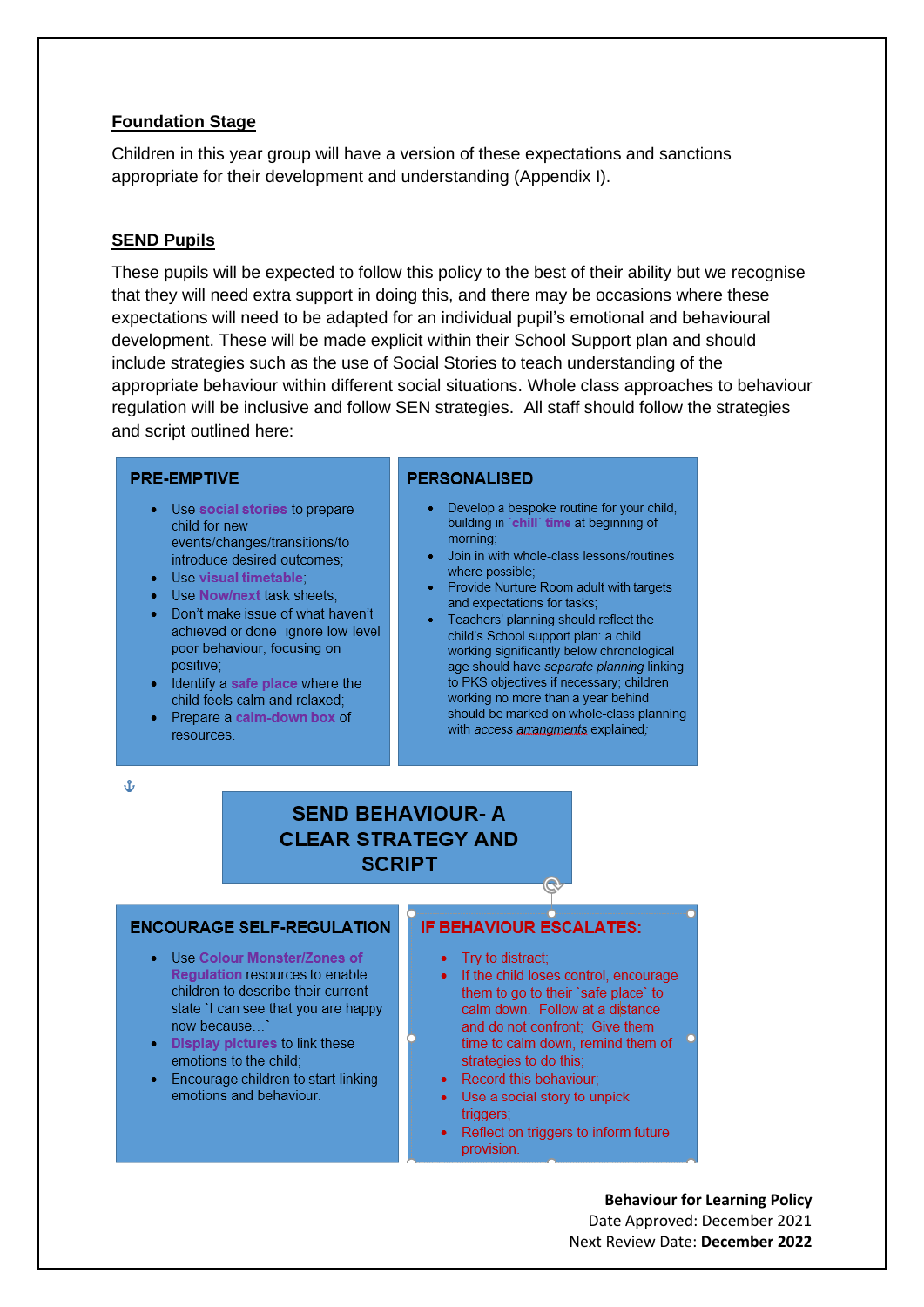#### **Positive Behaviour Reinforcement**

The School uses a variety of strategies in order to ensure that all children can follow the Behaviour for Learning Expectations. Rather than the emphasis being on punishing children for disruptive behaviour, we seek to teach skills to control their behaviour. We recognise that there often is a correlation between SEND and behaviour that is not acceptable within a whole-class situation and so we explicitly teach children our expectations of behaviour within a whole-class environment, how to interact with other children and adults in the dinner hall, on the playground or in different areas of the school. We use the terms and resources from the Zones of Regulation Programme as well as `The Kids' Guide to Staying Awesome and in Control` by Lauren Brukner and `The Colour Monster` to support our teaching.

> *The Zones is a systematic, cognitive behavioural approach used to teach self-regulation by categorizing all the different ways we feel and states of alertness we experience into four concrete colored zones. The Zones framework provides strategies to teach students to become more aware of and independent in controlling their emotions and impulses, manage their sensory needs, and improve their ability to problem solve conflicts.*

> *By addressing underlying deficits in emotional and sensory regulation, executive functioning, and social cognition, the framework is designed to help move students toward independent regulation. The Zones of Regulation incorporates Social Thinking® [\(](http://www.socialthinking.com/)[www.socialthinking.com](https://www.socialthinking.com/?utm_source=zonesofregulation.com&utm_medium=website&utm_campaign=landingpage_homepage)[\)](http://www.socialthinking.com/) concepts and numerous visuals to teach students to identify their feelings/level of alertness, understand how their behavior impacts those around them, and learn what tools they can use to manage their feelings and states.*

[www.zonesofregulation.com](http://www.zonesofregulation.com/)

We also teach the children what is good listening behaviour, and how to put their points of view across in a non-aggressive and confrontational way. We do not assume that all children have these skills before they enter our classrooms. Please see Appendix IV for more information on this thinking. In KS1, this is done via a 5 minute catch-up before or after a lesson. In KS2, part of the class assembly is used to explicitly explore selfregulation, but the level of support children will need to depends on their own strengths and weaknesses.

As a whole school, we offer these strategies to promote our behaviour expectations within our school community:

• A weekly celebration assembly of our core values: Community and Citizenship, Learning to Learn, Aiming High, Respect for Ourselves and Others, and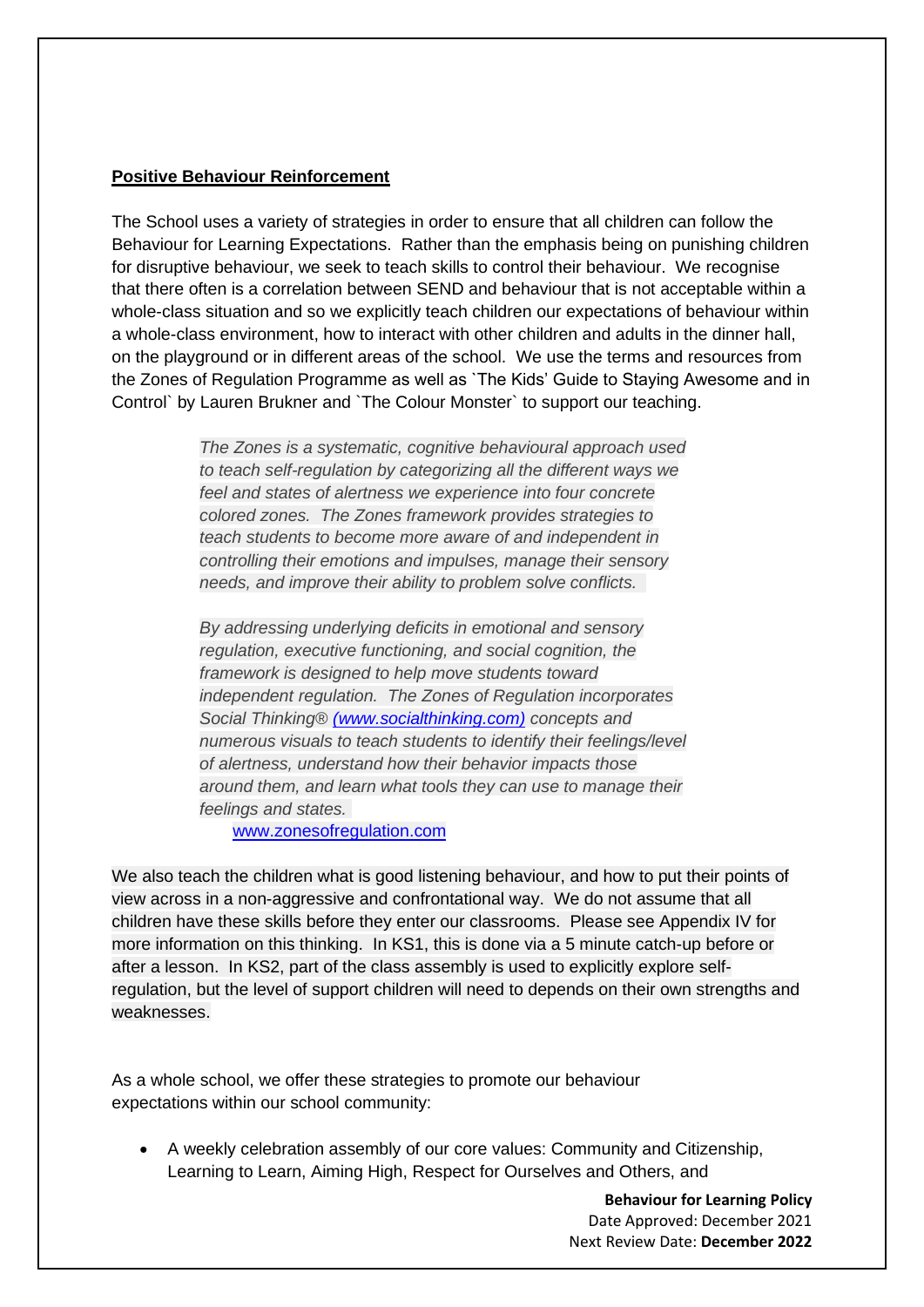| Some examples of unacceptable            | Some classroom management                  |
|------------------------------------------|--------------------------------------------|
| behaviour                                | strategies which might be used by staff    |
| Distracting others                       | Tactical ignoring                          |
| Calling out                              | Removal of equipment                       |
| A persistent lack of attention           | Giving children a choice                   |
| Moving round the classroom / school      | Verbally warning children                  |
| without permission                       | Positive reinforcement of good behaviour   |
| Not following/disobeying instructions    | Giving time-out or take-up time            |
| Misusing equipment                       | Sending children to an agreed class*       |
| Talking back to staff (incl TA and MDA)  | Docking time from break/lunch* / rewarding |
| Lack of manners e.g. pushing past others | others' good behaviour                     |

Enthusiasm for Learning, through assemblies; Gold Certificates, a mention in the Kindness book (run by the School Council) and Headteacher's certificates for excellent standards in learning and social behaviour;

- PSHE lessons explicitly teaching behaviour regulation e,g, `The Colour Monster` in EYFS and Key Stage 1 and the `Zones of Regulation` in Key Stage 2;
- House Points are awarded on merit, and used in different ways by individual class teachers;
- The School Council help to maintain and regulate high standards of behaviour throughout the school, for example, by supporting their peers during lunchtime and break times, fostering positive relationships and patterns of behaviour.
- Structured and planned emotional support from adults to encourage self-esteem, self-confidence and motivation; such as acting as a personal mentor and meeting with a child on a regular basis.
- We encourage shared responsibility throughout the school by encouraging older children to buddy younger pupils. (Year 5 Reception buddies, KS2 pupils partnering younger pupils on trips (COVID), mixed age groups within curriculum enrichment days)
- Year 6 prefects model good behaviour and support younger pupils in the corridors and at lunchtimes and breaktimes; likewise, Young Leaders;
- Individual Behaviour Plans (IBP) / Pastoral Support Plans for children ;
- Specific use of outside agencies such as CISS (County Inclusion Support Service) to provide focused support for individuals;

## **Classroom and wider school behaviour**

*Figure 1: Low-level behaviour which would be dealt with by the classroom teacher and support staff*

*\*these sanctions should not be used repeatedly and reviewed if they have little or no effect on behaviour*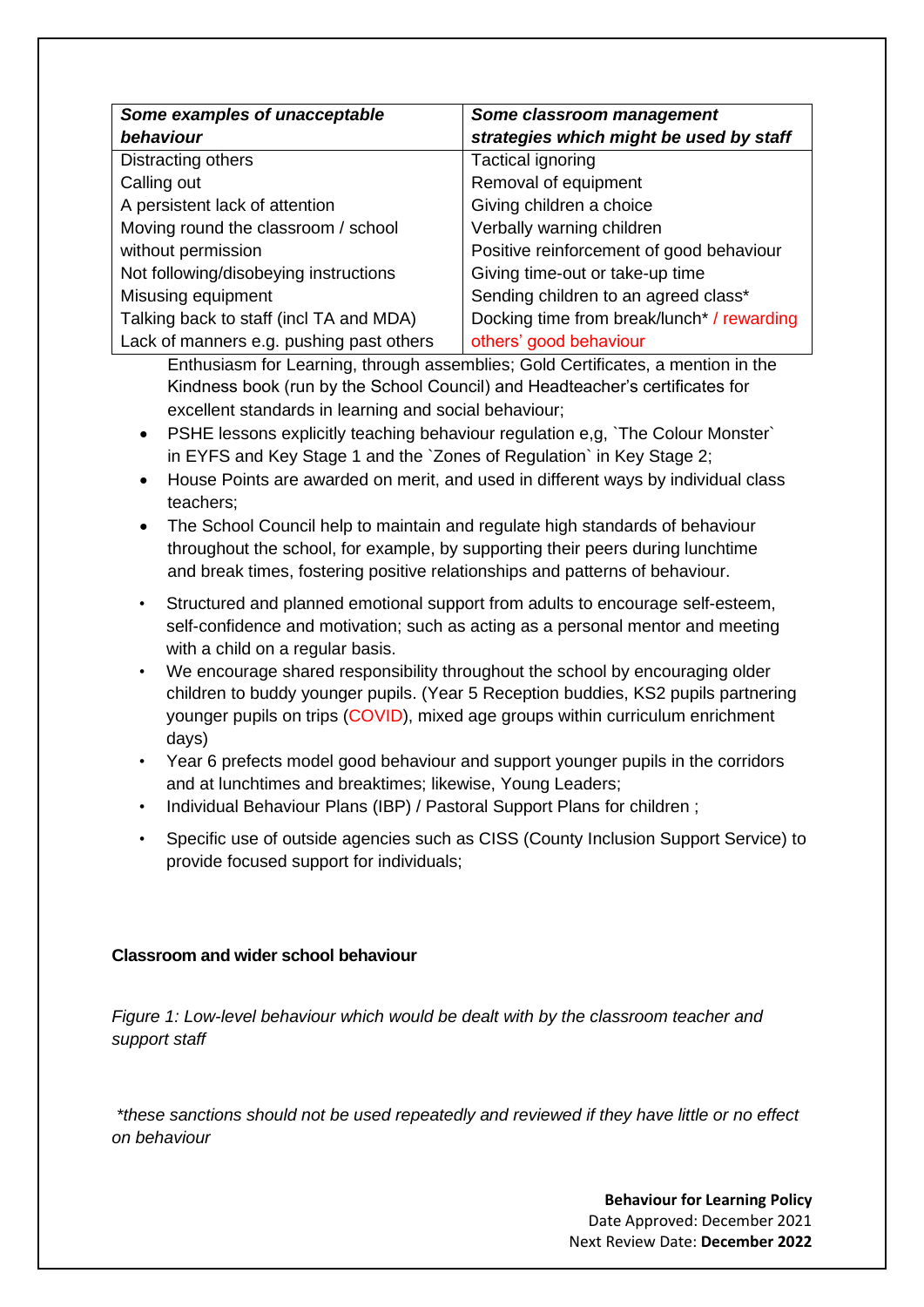Initially, it is the responsibility of teachers to investigate patterns of poor behaviour more deeply; they should begin a dialogue with parents of children who develop a pattern of lowlevel behaviours that become a barrier to their learning. I

f this pattern continues it is important to formalise an in-class Individual Behaviour Plan with the agreement of the Leadership Team (Appendix II) and instigate regular dialogue/meetings (see p.8). Underlying issues should also be explored via the Cause for Concern process.

As children in the school become used to a culture of self-regulation and social thinking, the need for Behaviour Plans should decrease.

*Figure 2: High-level behaviour (Non-compliance after all strategies have been used)*

*Serious behaviour incidents needing the involvement of Leadership Team* Repeated defiance of adults/single act of serious defiance of class teacher or repeated refusal to follow instructions Aggression/threatening behaviour (includes self-harming) Swearing / spitting at / biting a member of staff or child Racial prejudice Bullying Theft Dangerous items/substances Deliberate damage to school property Children leaving the classroom or place of learning without permission



**Exclusions**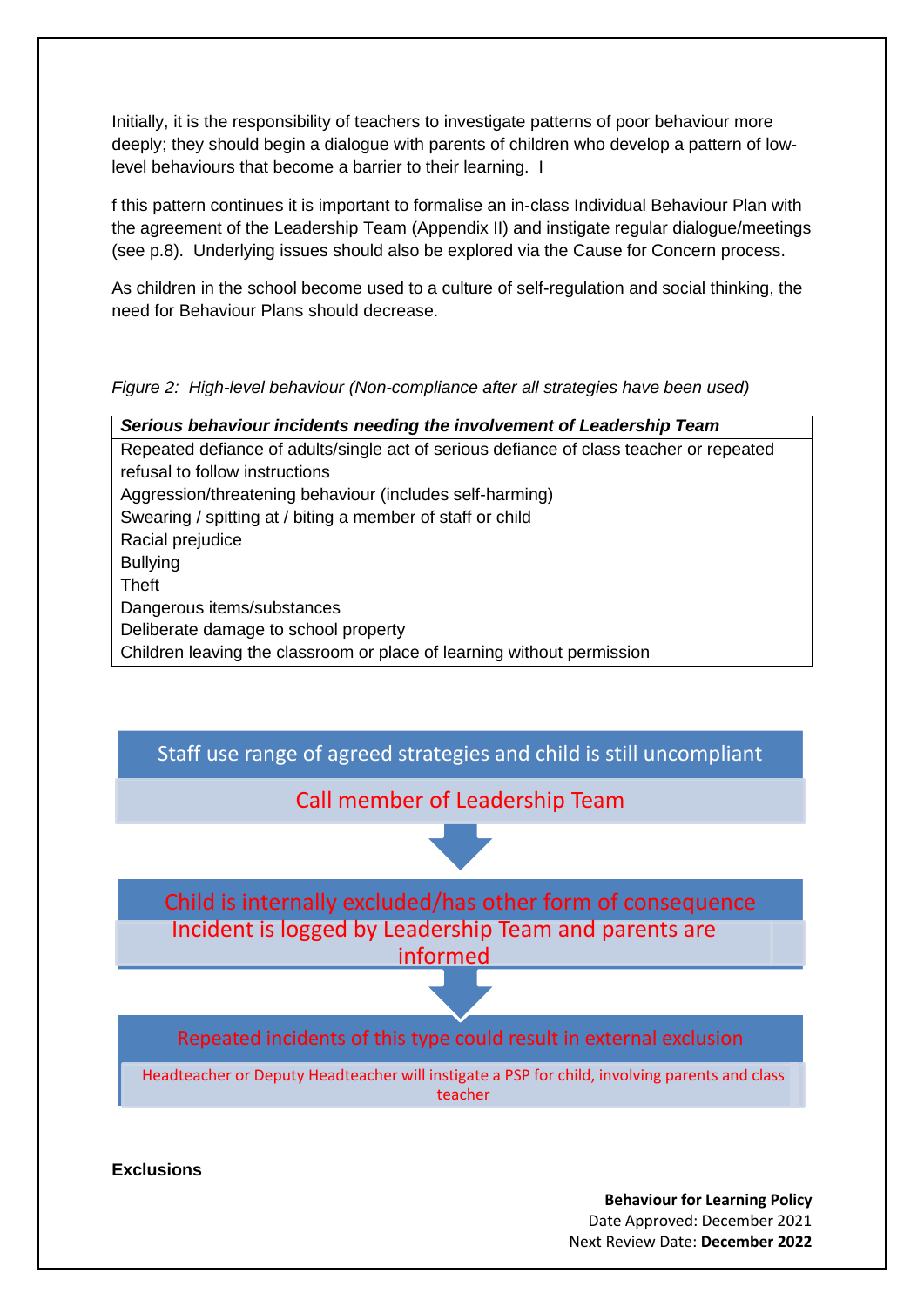#### **These are a last resort, and should only be used for one of the infractions listed in Table 2 above.**

Exclusion means that a pupil is removed from normal lessons and prevented from mixing with other members of the school community. Exclusions may be conducted internally or externally depending on the severity of an incident. Exclusions can vary in length according to the nature of the breach of policy and will take into account the age of the pupil.

During an internal exclusion, the child will be withdrawn from their class group and supervised by a member of staff while they complete work set by the class teacher.

A final decision will be made by the Headteacher as to whether external exclusion is an appropriate course of action, after discussion with the Leadership team, and a thorough investigation with all involved (see next section). The Chair of Governors will be informed of any external exclusion.

External fixed term and permanent exclusions will be conducted in accordance with this Policy and statutory guidelines.

After an external exclusion, a reinstatement meeting will be conducted by the Headteacher, Deputy Headteacher or a member of the School Leadership Team with the pupil and his or her parents or carers. The pupil's class teacher may be present.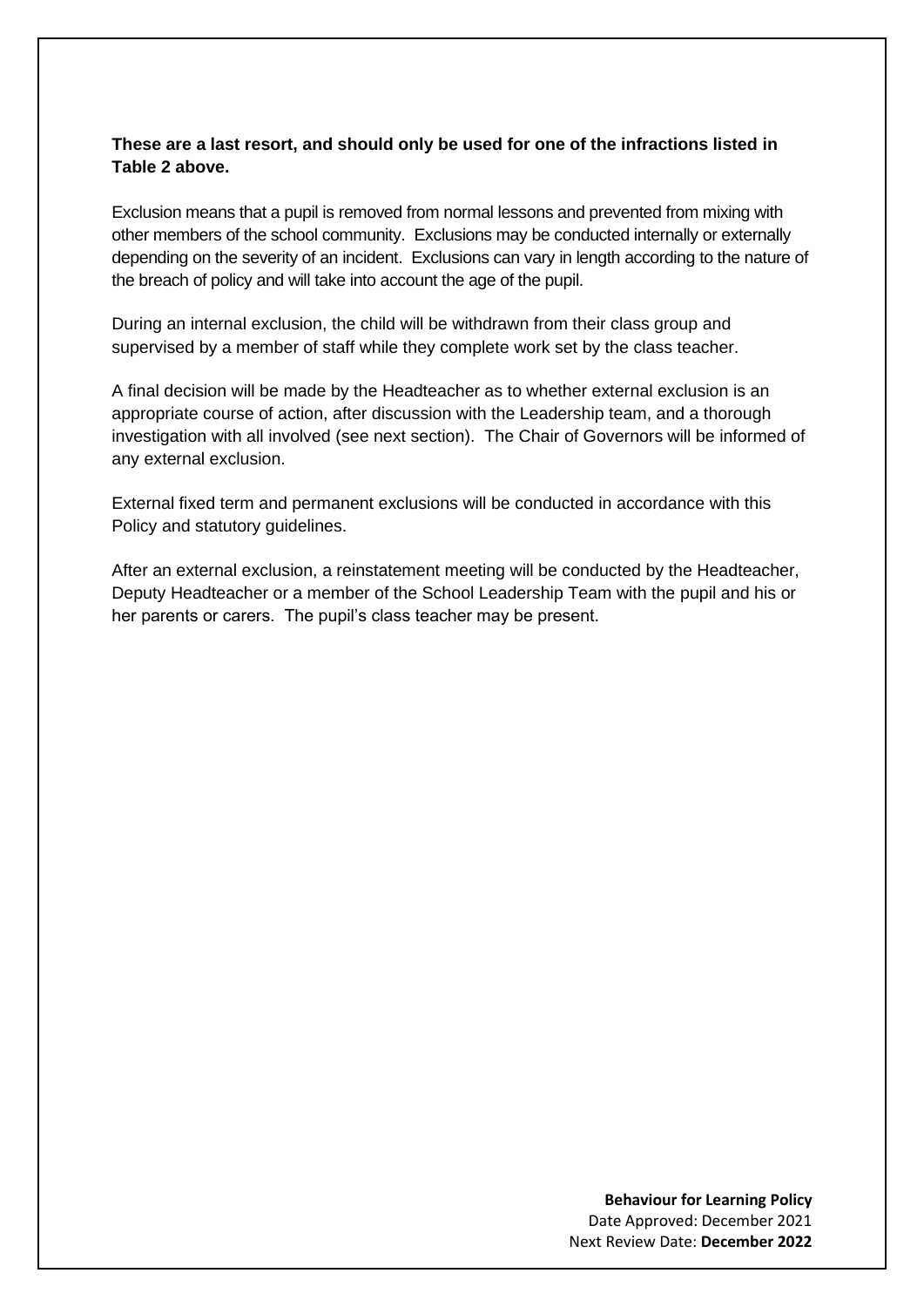## **Investigations regarding breaches of the Behaviour for Learning Policy**

Before any decision on external exclusion is reached, a thorough investigation should take place.

- 1. Investigations will be conducted under the guidance of the Headteacher or Deputy Headteacher. All those involved in the incident should write a statement. Statements should also be gathered from witnesses where appropriate.
- 2. Once an investigation has taken place, documentation should then be passed to the Headteacher who will make the final decision about the most appropriate action for the pupil(s) involved, and parents will be informed of this decision.

## **Aggression and violence**

- 1. Aggressive or violent behaviour is unacceptable and will not be tolerated at Clare Community Primary School. Staff will make a professional judgement as to whether behaviour breaches this guideline. An incident does not need to result in physical harm for it to instigate serious sanctions. Incidents will be investigated and, where necessary, the pupil may be internally or externally excluded, depending on the severity of the incident and age of the pupil.
- 2. Where there is violence, or where there is an attack by a pupil on another, then external exclusion may be used, depending on the context and age of the pupil. Persistent offenders may face permanent exclusion. In extreme cases the pupil may face permanent exclusion for a first offence.
- 3. Verbal abuse or verbal or physical threats against staff will be investigated and will result in a fixed term internal or external exclusion. Depending on the severity of the situation, verbal or physical threats against staff may result in permanent exclusion.
- 4. Physical violence towards staff will result in fixed term exclusion and may result in permanent exclusion, depending on the severity of the incident and age of the pupil.

## **Defiance of staff**

- 1. Defiance of staff will not be tolerated.
- 2. Defiance could lead to either an internal or external exclusion from school. Continued defiance may result in a longer period of exclusion.
- 3. In extreme cases, such as repeated defiance of the Headteacher, pupils could face permanent exclusion.

#### **Swearing**

1. Whilst swearing is regarded as verbal abuse and is unacceptable, we recognise that younger children may experiment with language without malicious intent.

The following sanctions apply:

- a. Swearing overheard in conversation with another pupil; the member of staff will provide a consequence and ensure that the pupil is aware that their language was inappropriate;
- b. Swearing directly at a member of staff or child: the situation will be investigated according to the policy guidelines. Swearing at a member of staff will result in an internal exclusion;
- 2. Second and/or subsequent offences will attract a longer period of internal exclusion.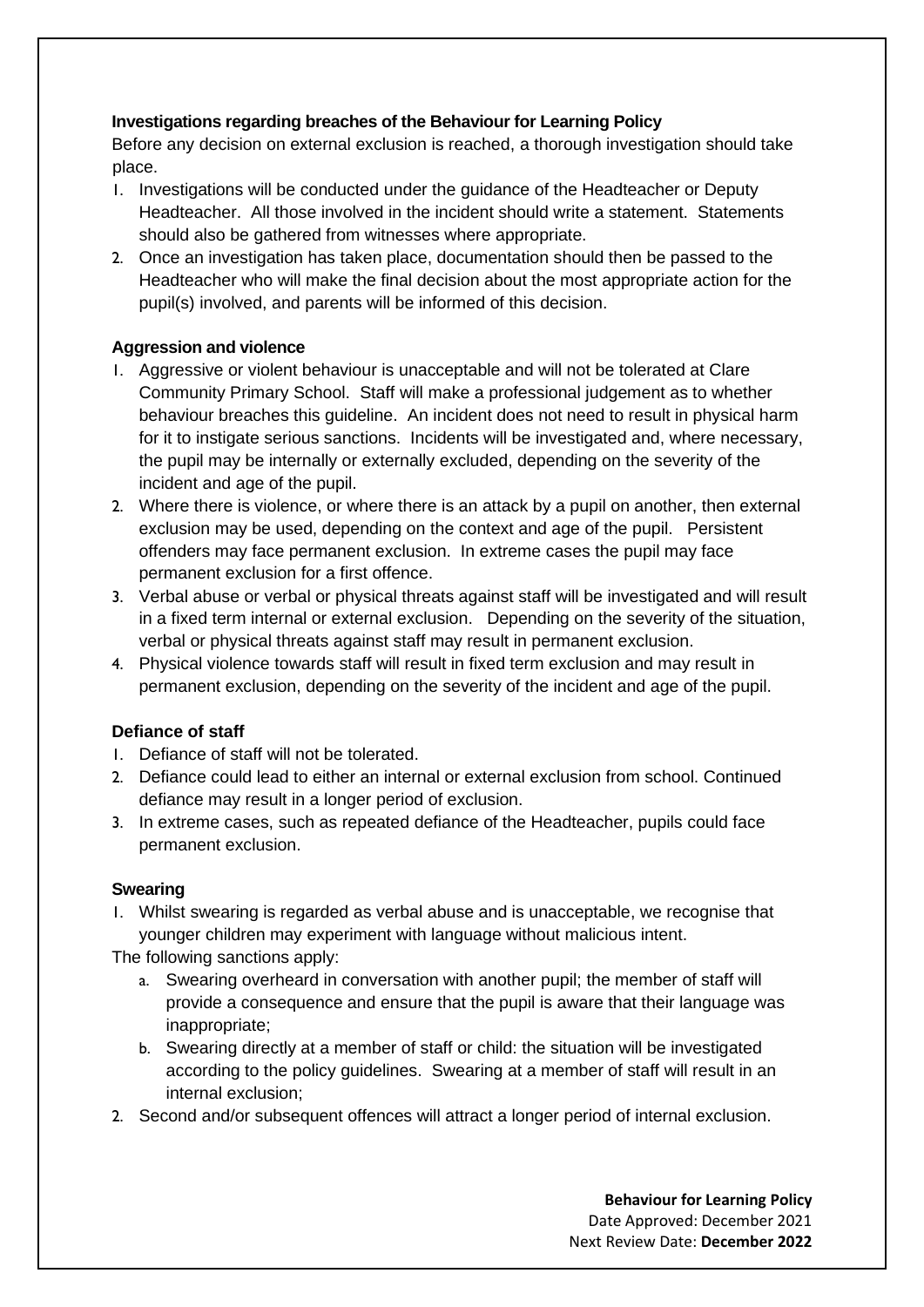#### **Damage to the school fabric or furniture**

- 1. If the damage is accidental, there will be no charge. If the damage is the result of silly behaviour, parents/carers will be informed and the cost of repair/replacement will be shared between those involved.
- 2. Deliberate or malicious damage will result in the full cost of replacement or repair and, depending on the incident, further sanctions including internal or external exclusion may result. Serious offences may result in permanent exclusion.

#### **Dangerous items and substances**

- 1. Pupils are not allowed to bring dangerous items into school. This includes items that could constitute a weapon or substances such as cigarettes/e-cigarettes, aerosols or anything which could be deemed illegal or dangerous. Pupils who do so will be internally or externally excluded for a fixed period, depending on the nature of the offence. Very serious offences may result in permanent exclusion.
- 2. The police will be informed in all cases where a dangerous weapon or substances deemed as illegal are brought onto the school site.

#### **Theft**

- 1. Theft will attract either internal or external exclusion depending on the severity of the offence. Persistent or very serious offences may lead to permanent exclusion. In addition, the cost of those items that have been stolen will be recovered from the pupil involved.
- 2. The police will be informed when appropriate.

#### **Setting off the fire alarm without threat of fire**

- 1. Setting off the fire alarm or damaging fire protection equipment is a criminal offence that puts the health and safety of pupils and staff at risk. Any pupil who intentionally sets off the fire alarm will be internally excluded for one day.
- 2. However, second and/or subsequent offences will attract a longer period of exclusion. In the case of persistent offenders permanent exclusion may be considered.

#### **Behaviour on school trips and public transport**

Pupils on school trips, visits and on buses are representing Clare Community Primary School. Pupils are expected to follow the Behaviour for Learning Policy. Pupils and staff will also be expected to adhere to the rules and expectations of the establishment of they are visiting.

*Where a pupil's conduct does not fit into any of the areas stated previously but disturbs the learning environment, puts pupils or staff at risk, or affects Clare Community Primary School in any detrimental way, internal or external exclusion will be considered. Depending on the severity of the incident pupils could face permanent exclusion.*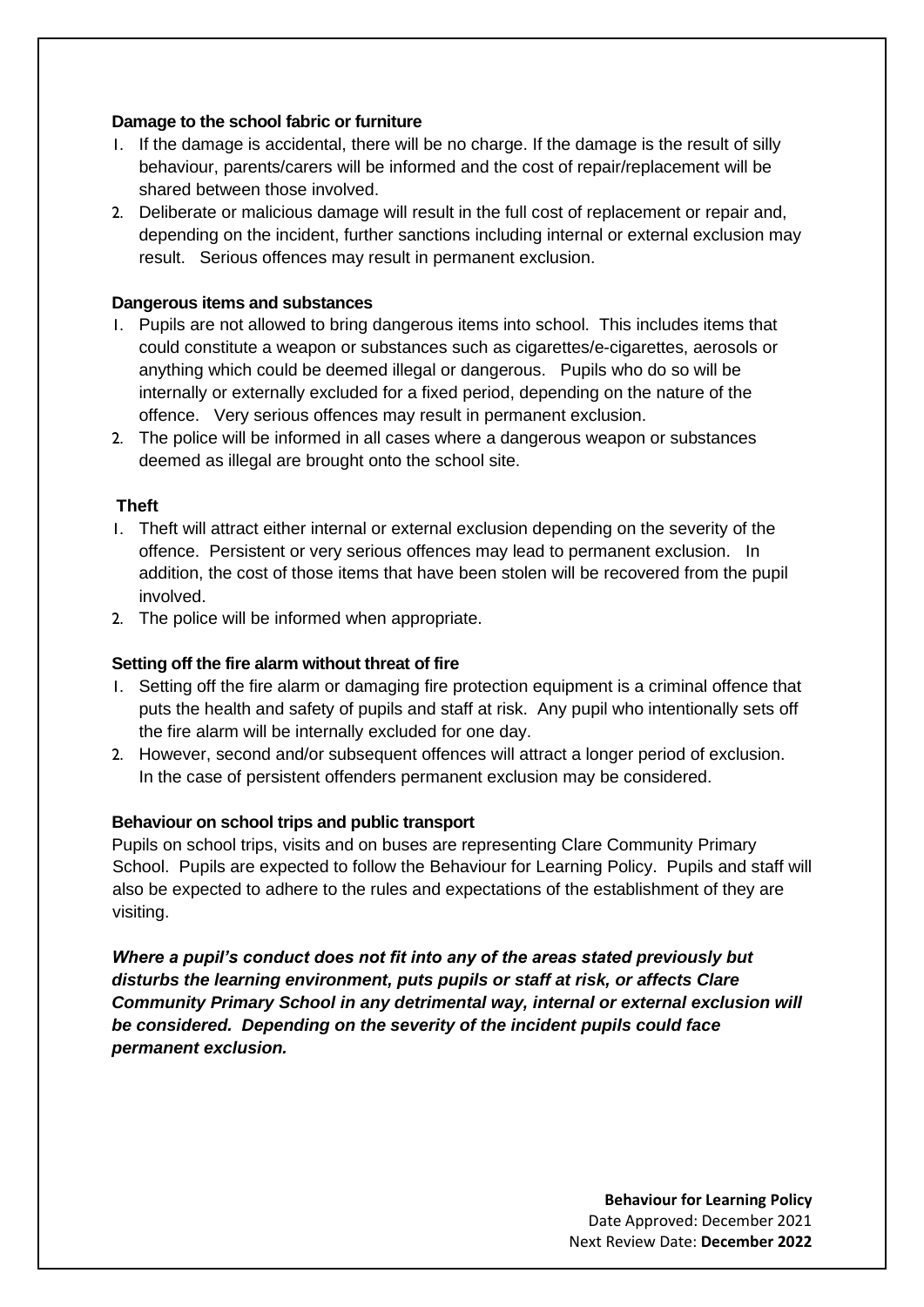#### **Individual Behaviour Plans (IBP)**

- 1. When a teacher finds a pupil is struggling to comply with 'The Behaviour for Learning Policy' and deems it appropriate, the pupil may be given an IBP. These should be written by teachers with the involvement of the SENCO or the Deputy Head and need to be shared with parents.
- 2. A master list of IBPs will be kept in the Headteacher's Office and teachers need to ensure that it is kept updated.

## **Pupil Support Plan**

1. Pupils who are internally excluded on a number of occasions, or externally excluded, as a result of poor behaviour will be placed on a Pastoral Support Programme. This will be drawn up in partnership with parents/carers and the pupil and entail fortnightly meetings between families and staff throughout the monitoring period. If behaviour continues to deteriorate further action will be taken, utilising the support of outside agencies. There would be the possibility of further fixed term exclusions, for longer periods of time.

#### **Record keeping and contact**

- 1. Each teacher should keep an informal Behaviour Log for reference prior to contacting parents, and in preparation for Parents' evenings.
- 2. MDAs on lunch duty will keep brief notes in a notebook which will be shared with class teachers if necessary.
- 3. Detailed records of all formal contact with pupils and parents must be recorded. These records are vital in terms of providing evidence for further action and support. In the case of high-level incidents of the kind noted in Figure 2, a formal behaviour log of incidents will be kept by the Leadership Team; this Behaviour Log needs to be kept updated by and will be regularly reviewed by the Head Teacher so that trends can be noted.

#### **Lunchtime behaviour**

Behaviour at lunchtime is covered by this Policy. (*See Appendix III)*

#### **Bullying**

See Anti Bullying Policy.

**Racist Incidents**  See Racist Incident Policy.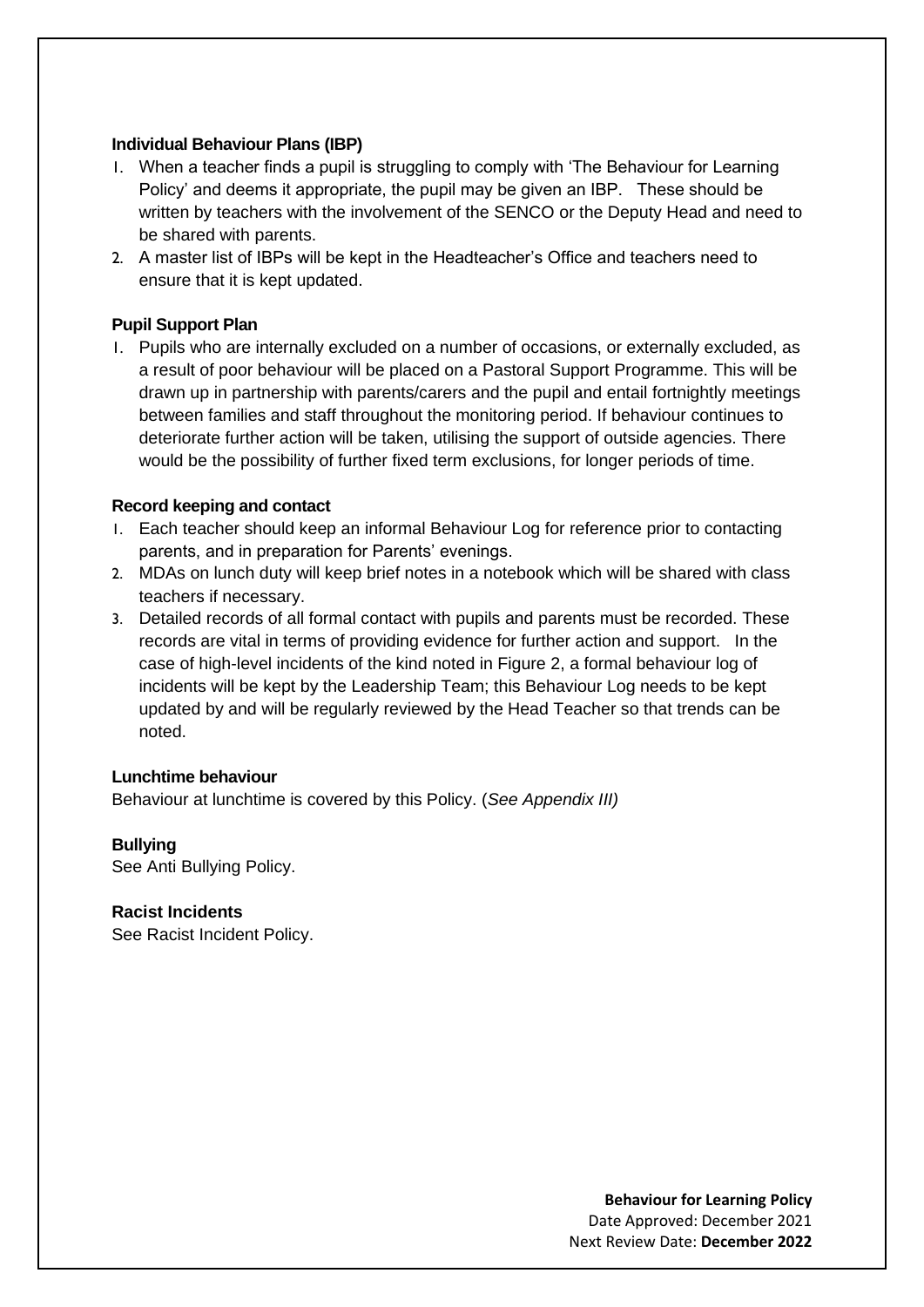#### APPENDIX 1

#### **Clare Community Primary School**

#### **Pupil Expectations, Consequences and Rewards – Foundation Stage**

- 1) Time out within classroom or within another KS1 classroom. Staff liaise with parents/carers if appropriate.
- 2) For persistent, repetitive misbehaviour, the child will be taken to the Key Stage Lead for time out and the incident will be logged. Teacher to record incidents in own class book.
- 3) When appropriate, an IBP will be written in consultation with parents.
- 4) For the following issues children will be taken to see the Head and parents will be informed: a) hurting other children or staff e.g., biting, spitting
	- b) rudeness and swearing to/at other children or adults
	- c) damaging school property.
	- d) Repeated defiance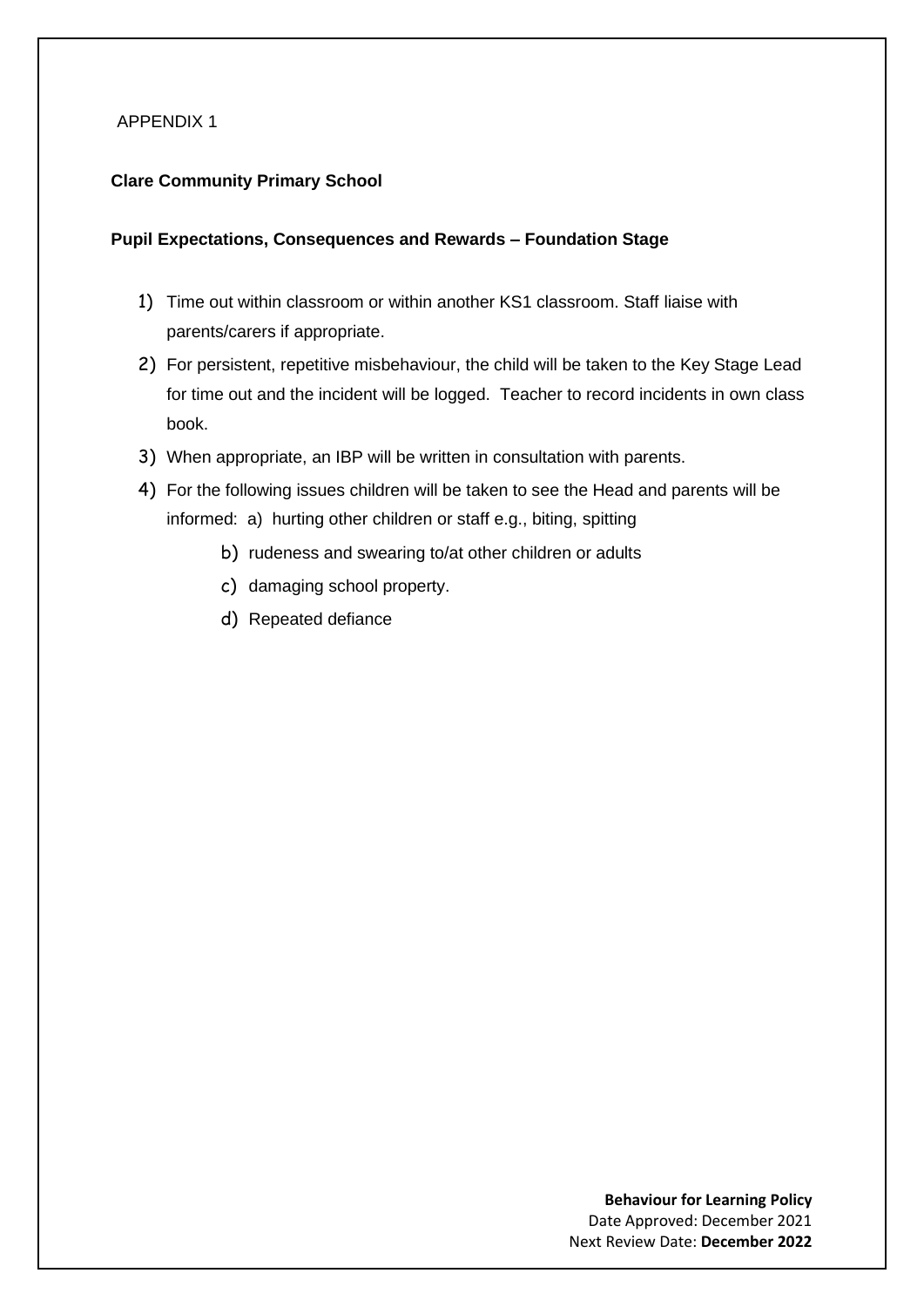| Appendix II<br>Name:xxxxxx | <b>Behaviour Plan</b>                                                                                                             |
|----------------------------|-----------------------------------------------------------------------------------------------------------------------------------|
|                            |                                                                                                                                   |
| Targets:                   | To do my computer reading programme when I come into the<br>classroom each day.                                                   |
|                            | To do as I am asked to do within a few minutes                                                                                    |
|                            | To not go out of the classroom unless I have a permission or<br>am using my `time-out` card                                       |
| Support:                   | You may use your `time out` card once in a lesson. You may<br>use it to go and sit in the KS2 shared area for up to 5<br>minutes. |
|                            | You will have a special tick chart to fill in after each session.<br>You may take a copy of this home each night.                 |
|                            | At lunchtime, you will be directed to help in the ICT room if<br>available.                                                       |
| Reward:                    | If 3 ticks are earned, then at 3pm<br>Xxxx can go down to Year 1 and read a story to a child,                                     |
| Signatures and Date:       | Xxxx and the state of the state of the state of the state of the state of the state of the state of the state o                   |
|                            | Class Teacher                                                                                                                     |
|                            | Parent                                                                                                                            |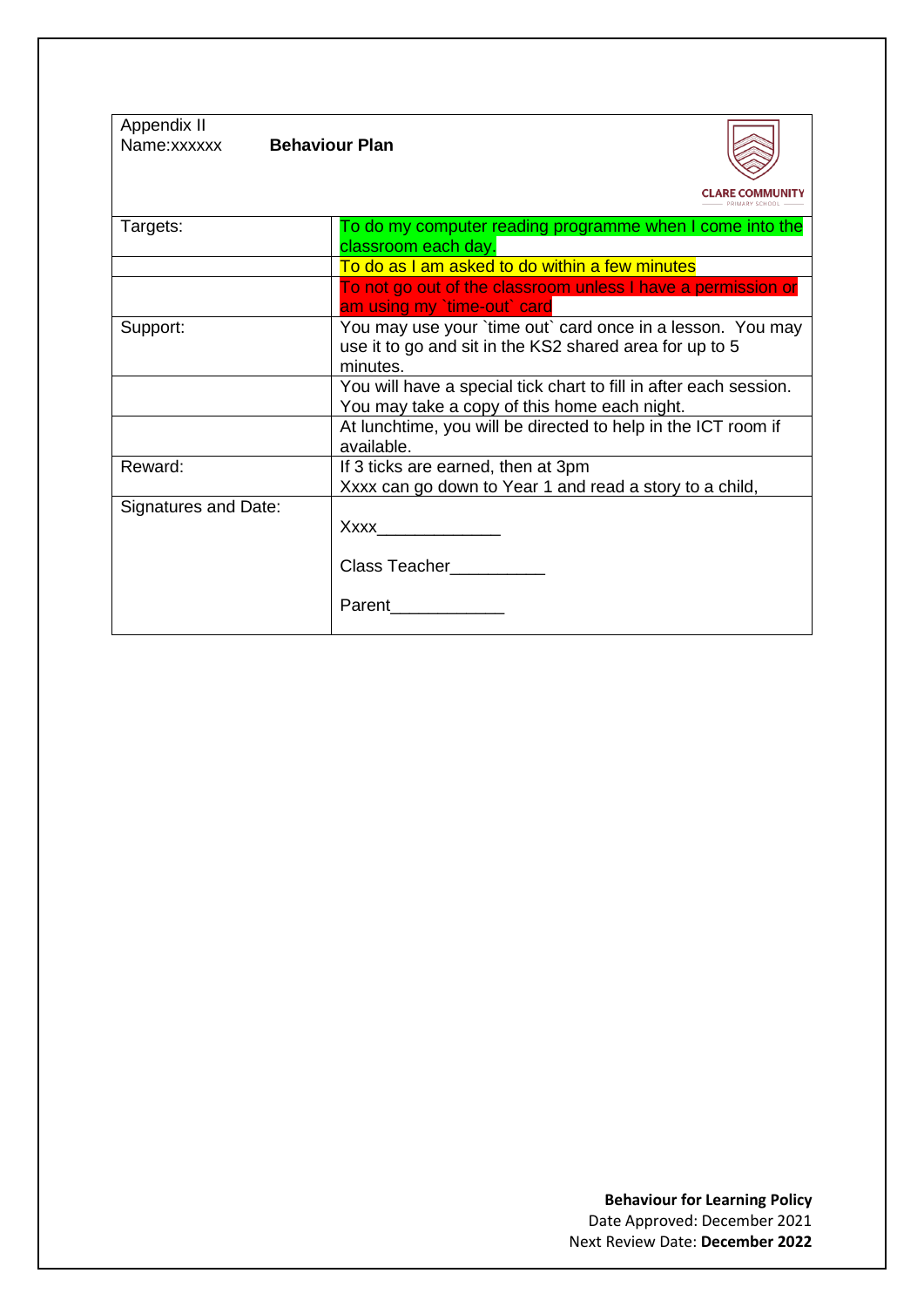APPENDIX III (reviewed by the School Council)

#### **LUNCHTIME Playground Procedure**

#### **Key Stage 1** Expectations:

- Keep your hands and feet to yourself;
- Be kind and gentle;
- Be a good friend;
- Stay to the agreed areas on the playground/field;
- Do as you are asked;

## **Key Stage 2** Expectations:

- Play sensibly no rough games, no play fighting;
- Use kind words no swearing, no teasing, no shouting close to someone;
- Be safe and move safely around the playground, playing sensibly and being a good role model;
- Be a good friend and include others;
- Stay to the agreed areas on the playground/field;
- Keep ball games under control and to the agreed areas.

**We expect everyone to clear up after themselves in the dinner hall.** 

**We expect everyone to listen to the MDAs and Sports Coaches and follow their instructions.**

**When the whistle blows, stand still. Walk to the line on the second whistle.**

## Procedure:

- 1. If a child is not following these rules they will have a reminder of behaviour expectations.
- 2. If behaviour continues, this will be followed by a warning. If appropriate, this will be shared with the class teacher.
- 3. If poor behaviour on the playground continues, then a member of the Leadership Team should be made aware.
- 4. Serious incidents will be brought to the attention of the Leadership Team immediately.

# **If there is an incident involving extreme violence, for example, a fight or a safety concern, then a member of the Leadership Team should be called immediately.**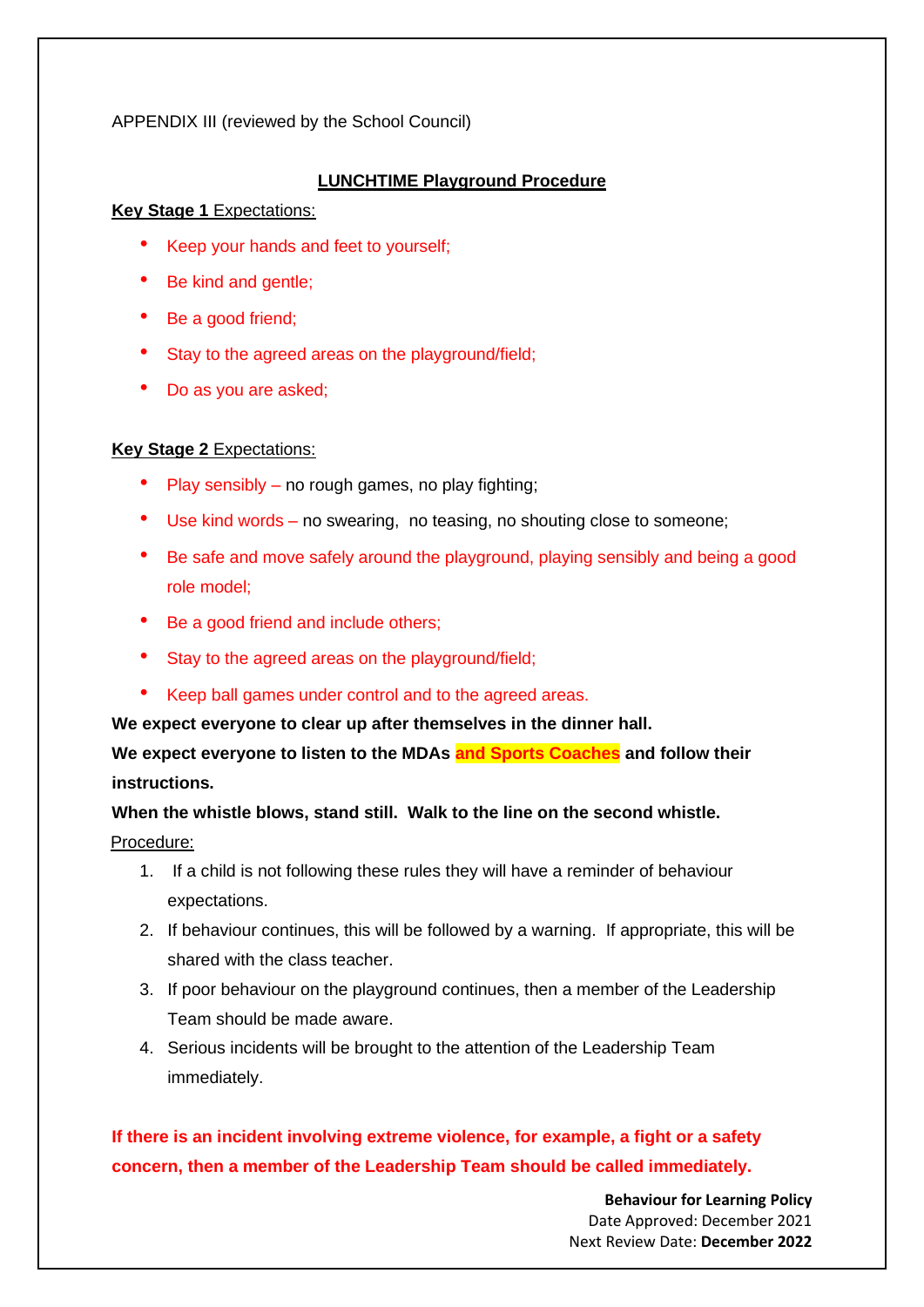#### APPENDIX IV

**Social Emotional Self-Regulation: Why It Doesn't Involve a Behavior Plan Michelle Garcia Winner, MA, CCC-SLP Oct 14, 2019**



© 2020 Think Social Publishing, Inc.

A couple of years ago I was asked to write a marketing quote for a book intended to help kids learn to self-regulate. I was eager to read it but was disappointed to discover it was mostly discussing behavior management systems teachers could use in their classrooms to encourage children to "behave"! I didn't write the quote, but I did start thinking much more deeply about the process involved in helping students learn to self-regulate and how this is very different from encouraging students to behave.

#### **What's the difference between learning to control behavior and self-regulation?**

Our behavior is what others observe us doing. To a limited extent, we can teach kids to behave in a specific manner, around specific people, etc. This is especially the case for adults who are controlling an individual's external reward system. However, self-regulation is more complex and internal to self. It requires us to develop social competencies that guide us to socially attend, interpret people in context, problem solve how to respond, monitor how our behavior is being perceived, and adjust as needed to meet our own personal social goal(s) and/or the collective shared goal of the people in that context. Self-regulation arises from within us; behaviorally based teaching of social skills is external to an individual's personal decision-making process.

All behavior observed by others is, in fact, social behavior, as the behavior impacts how observers feel, think, and possibly react and respond. Students on behavior plans are traditionally told (by adults) what they are expected to do, and the adult expectation is that they do it. Behavior plans are not designed to teach a student how to decide when to use a behavior or set of behaviors and how our behavioral responses likely impact others' emotions. Different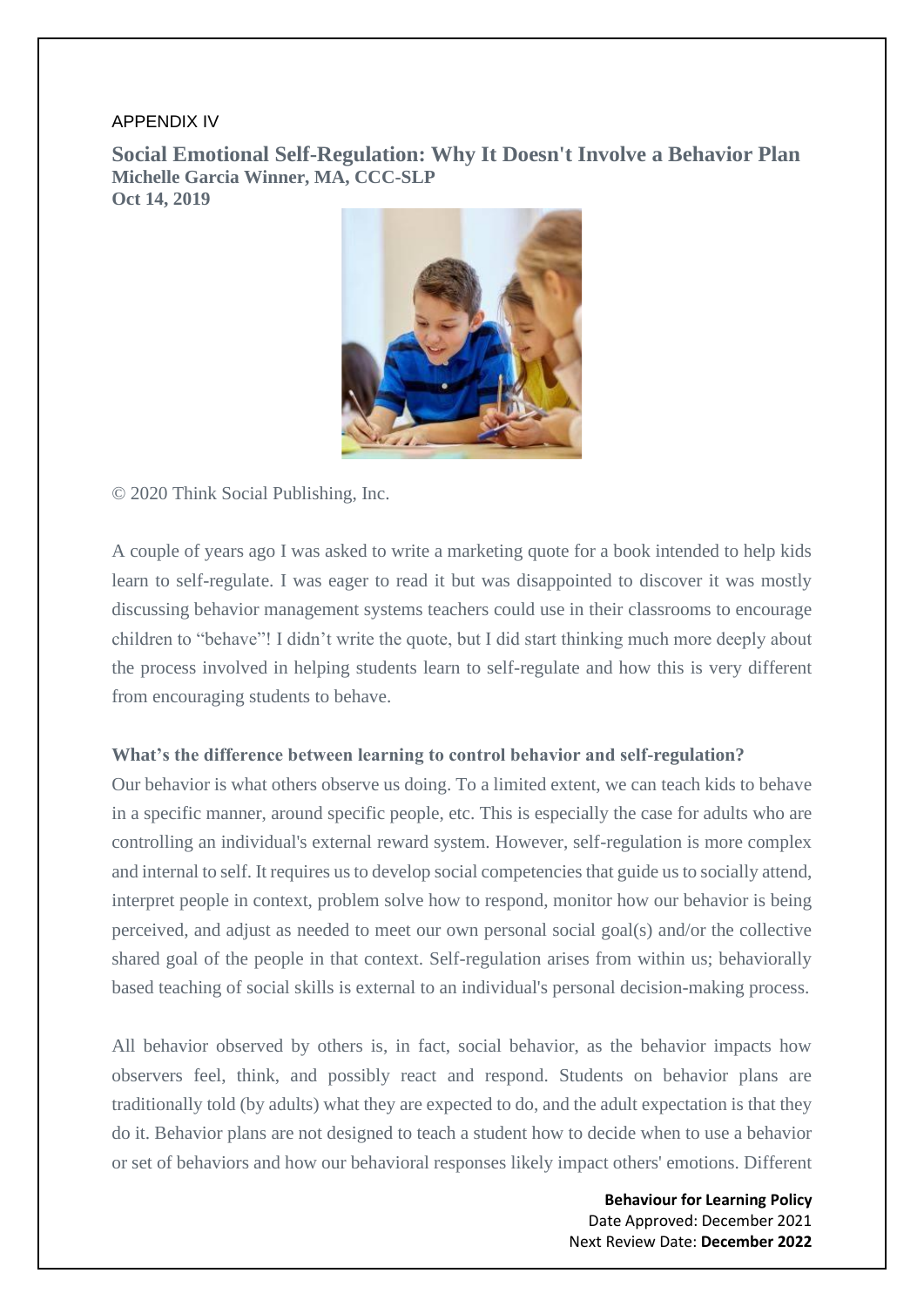types of behavior plans rely on extrinsic motivators (e.g., tokens, rewards, praise, etc.) to kick off the process of helping kids learn to modify their context-specific behavior. Behavior plans may also include visual supports and explicit verbal and visual cues to provide feedback to students about how they are performing the behavior. Desired behaviors are usually reinforced through external rewards chosen to increase student motivation to produce the behavior. Simultaneously, the student is discouraged from producing non-preferred behavior through negative reinforcement or withholding rewards. A well-trained behaviorist would avoid the use of punishment altogether within a behavior plan.

#### **Effective use of behavior plans**

There are valid reasons for utilizing behavior plans and there are valid reasons for developing social competency-based treatment plans. Interventionists need to know what approach to use with which type of individual and when. From our experience, behavioral management techniques are commonly utilized and often effective in the following situations:

- To teach students who have not yet, or may never be able to, develop social selfawareness, how to produce desired social behaviors or possibly strings of behaviors to help them better function in an individual or simple group task. This may include:
- o School-age individuals with poor joint attention, who have limited language and very weak social awareness of themselves and others.
- o Preschoolers who are struggling to socially attend to any direct teaching without external rewards (not all preschoolers need explicit rewards to engage in social collaborative behaviors).
- To remind typically developing preschool children of the social behavioral expectations for a specific context. For example, a classroom teacher uses external rewards (a gold star on a chart, a specific compliment to a student, etc.) for learners in her class who are quietly sitting and listening to the teacher as a way to encourage the entire group to focus on quiet sitting and listening as important and expected classroom behaviors.
- To encourage rapid learning and production of specific pro-social behaviors, with students whose behavior is deemed grossly inappropriate, destructive and/or dangerous within the setting or group.

#### **It's possible for behavior plans to miss the mark**

When using behavior plans to promote pro-social behaviors with this latter group (students who are more socially aware), even the most experienced behavior management specialist will often run into difficulty, especially when working with students ages 9 and older. These more aware students often find the behavior plan is lacking. With its singular focus on the production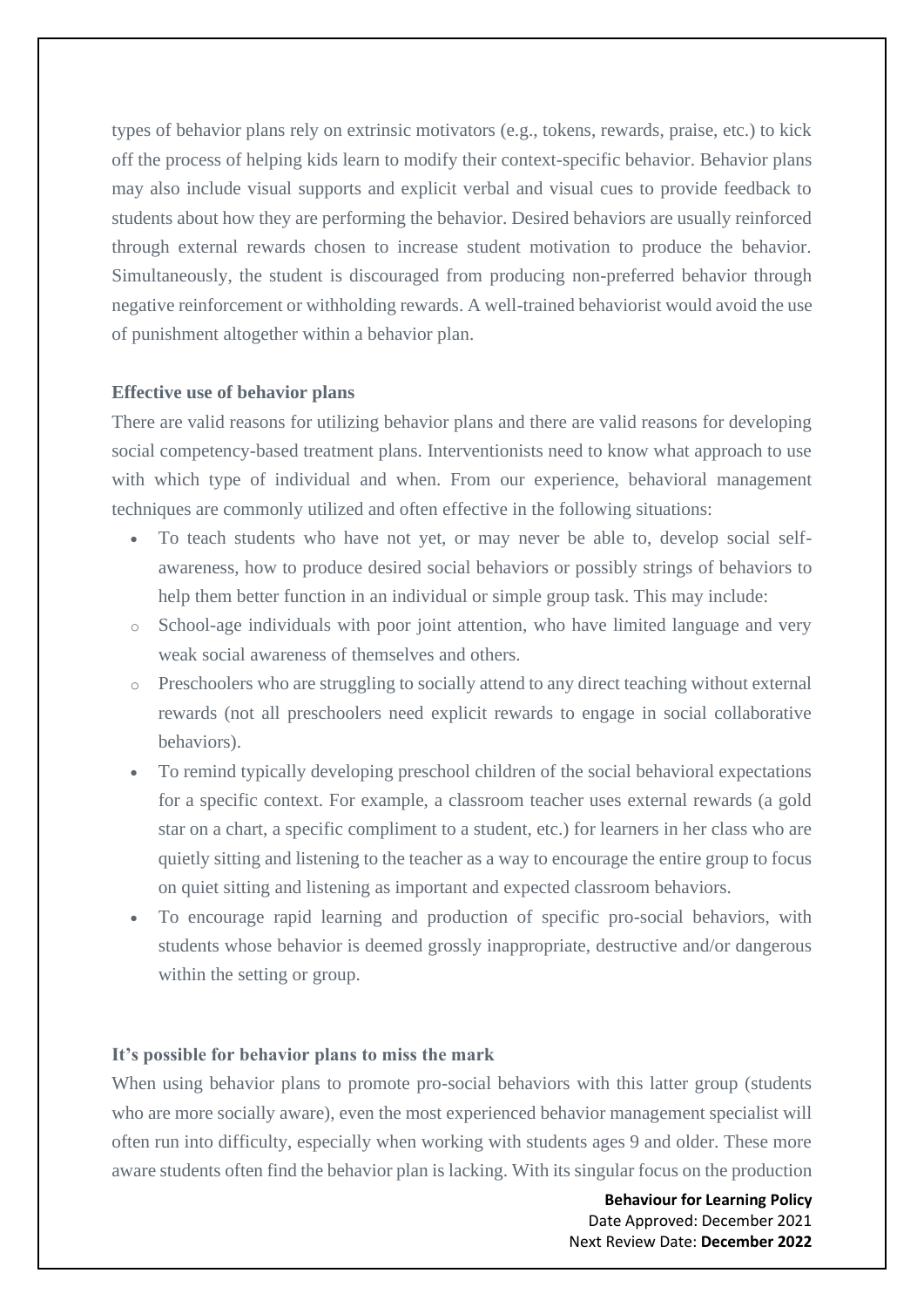of behavior, it neglects to teach students about "everything else" they need to learn that is connected to their own thoughts, feelings, and behavior as well as others' emotions, thoughts, feelings, and behavior in a specific context. Most behavior plans don't help students understand:

- The complexity of the social situation; how the social world works in that context.
- How the student feels emotionally about the situation and what's happening.
- How to interpret what others in the situation are saying or doing.
- Areas in which the student is struggling to learn.
- Strategies the student can use to figure out a social situation.
- Deeper cognitive challenges the student may face related to weak affective and/or cognitive perspective taking, central coherence and/or executive functioning challenges.

For example, "Jess" is in middle school and is overwhelmed by the curriculum in most of his classes. It's too complex for him to handle. Jess has a history of getting agitated, shutting down in class, and refusing to work when he's overwhelmed. The interventionists who know Jess consider him to be a bright but sassy student who often acts like a "know it all." They think the only reason Jess isn't completing his written work is that he chooses not to. So they assume it's a "behavior problem" and the solution is a behavior plan. The plan is put in place to encourage Jess to be productive (e.g., complete his assignments) by giving him a reward for writing a paragraph or asking for help.

Sounds reasonable, right? In reality, Jess is overwhelmed with the complexity of the written language process. It's not that he "won't" do the work; he "can't." He struggles to come up with a topic sentence and figuring out what to do with the many different ideas in his mind: which to use/not use, how to organize them, and how to put them into words on paper in a way that makes sense. The more Jess is pushed to write, the more anxious he becomes. He demonstrates his anxiety by making mean-spirited comments and telling people he doesn't care about getting rewards or having points taken away for his negative attitude. The adults remind him to ask for help if he's unsure of what to do, but the fact is that Jess doesn't know what he needs help with; he's swimming in uncertainty before he even gets started. Adults tell Jess he's being rude. This makes him more frustrated and further stressed. Given his personality and developmental age, Jess often deals with his stress by cracking jokes. And, he's clever at finding holes in the behavior plan. He'll produce behaviors the behavior plan intended to eliminate but did not directly state as such. This further infuriates the teachers and assistants. Jess is ultimately directed out of the classroom for more serious disciplinary actions.

**Behaviour for Learning Policy** Date Approved: December 2021 Next Review Date: **December 2022** Jess clearly was struggling because he lacked basic executive functioning skills needed for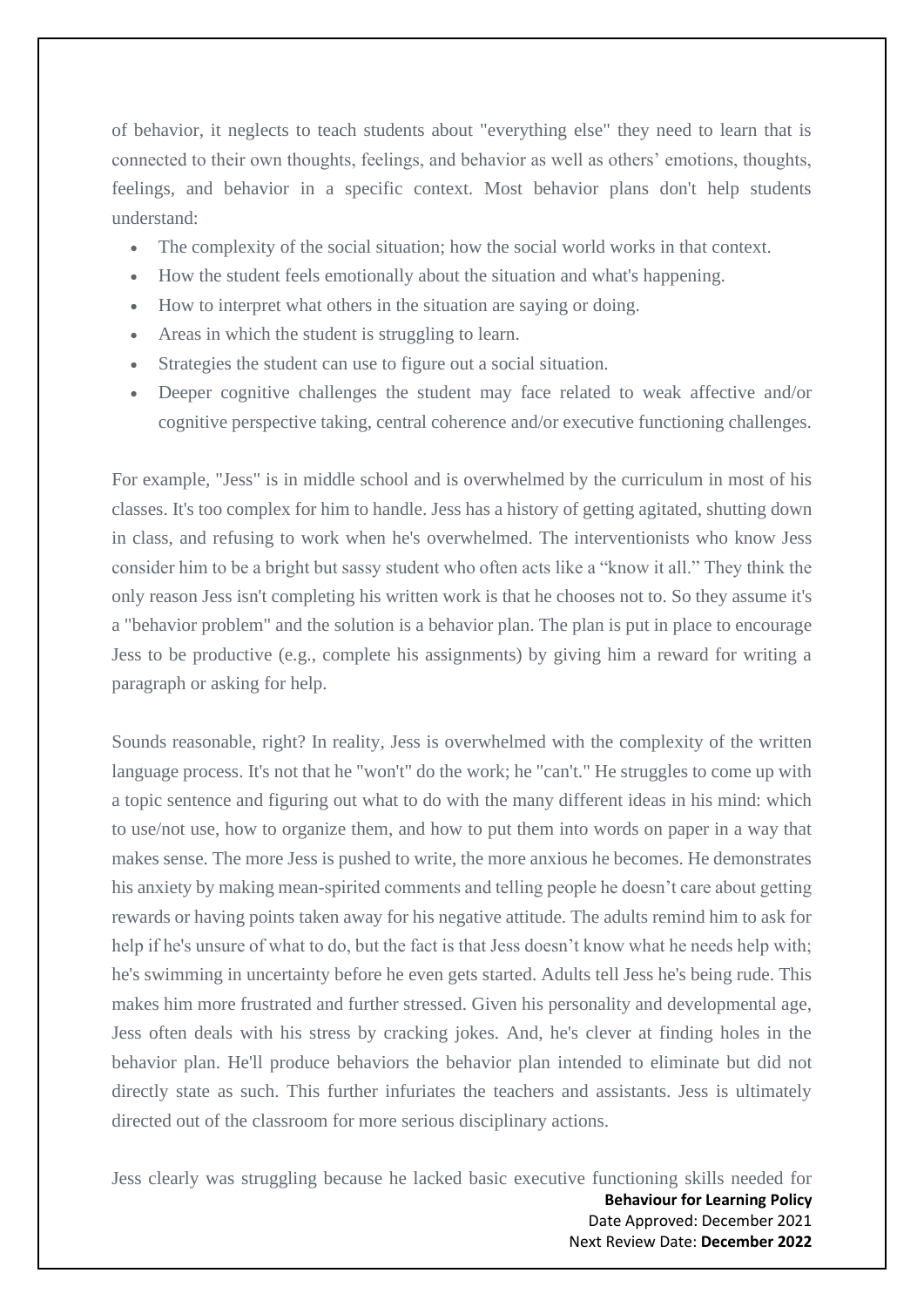written expression. But a lack of skills is not always the case with challenges faced by our more socially aware students. Another student, "Georgia", flat out says "no" when asked to participate in behavior-based treatment programs designed to teach students specific stimulusresponse, memorized, pro-social behaviors to use when relating to peers or in a group setting, such as a classroom. In situations where Georgia winds up in such a treatment program, she tries to undermine the entire group. As with Jess, Georgia is viewed as a "behavior problem." It came as a surprise to the interventionists when in a meeting with Georgia to address her poor participation and refusal to do the classroom work, that she replied, "I could teach the other students how to do this; I'm way beyond this learning level. I don't want to be in this class!" The reality is that Georgia is anxious and stressed; she thinks people perceive her as far more socially inept than she actually is. The lessons being taught to all students in the class are relevant to the more literally minded students, but they are not relevant to her given she is already fairly competent at this more basic level of social functioning.

It's important to keep in mind that extrinsic, behaviorally based teaching can be effective for many individuals with limited learning capacities or for children too young for a languagebased, cognitively based learning approach. However, more sophisticated social emotional learners find that behavior plans fail to teach them the social competencies they need. It is these competencies that steer their course and set their sails for a lifetime of coping and social problem solving. Social competencies rather than social skills, guides them through adolescence and into the adult social world of competitive employment, changing family dynamics and the expectations that come with maturation, relationship development, and figuring out how to manage themselves across familiar and unfamiliar settings. Keep in mind that in the adult world there are no behavior plans, such as those we use with school-age students. They're not part of the adult world of employment, co-existing in the community or attending a university. During the school years if a student has problematic behavior, we call a meeting to figure out how to design a treatment plan. In the adult world the police are the first to be called.

## **Levels of the social mind and why we need to avoid assumptions based on standardized testing**

Over the years, my colleagues and I who take the lead in evolving the Social Thinking® Methodology began to notice patterns that helped define different learning levels associated with the social mind. We developed [the Social Thinking-Social Communication Profile™](https://www.socialthinking.com/Articles?name=social-thinking-social-communication-profile) to describe these levels. The Profile outlines six different cohorts of social learners from Significantly Challenged Social Communicators at one end to Neurotypical Social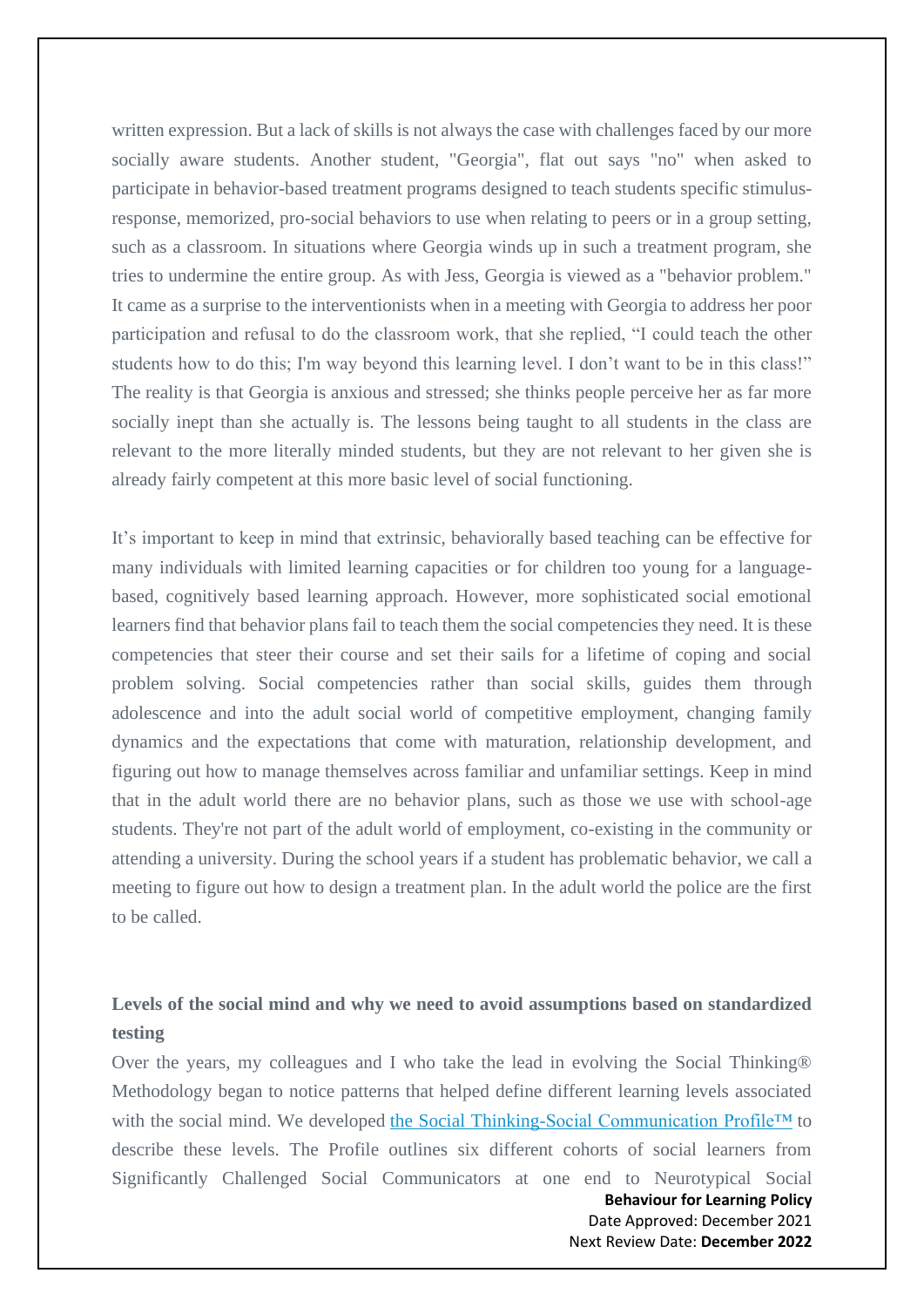Communicators at the other. These six levels represent the spectrum of social learners. Our purpose in mapping out these different levels of the social mind was three-fold: 1) to help interventionists understand the broad spectrum of social awareness and understanding; 2) to help interventionists get a clearer picture of where a specific student functions on the spectrum of social cognition; and 3) to bring light to the differing treatment needs, including mental health issues, that are associated with these different levels of social learning. As part of the Social Thinking Methodology we seek to sort out how different students with similar diagnostic labels (e.g., autism spectrum disorders [ASD]) learn socially based information differently and how individuals with different diagnostic labels learn social information in a similar manner (e.g., one individual diagnosed with ASD may appear very similar to another individual diagnosed with ADHD, and also behave similarly to another student considered to have oppositional defiant disorder).

Based on our clinical experience, we also observed that by adolescence there is a positive correlation between higher levels of social self-awareness, higher levels on our Profile, and a tendency toward even more compelling mental health challenges (anxiety, depression, etc.) than those with lower social self-awareness and ability to interpret socially based information.

The research has yet to define how different levels of self-reflection or social self-awareness differ across the spectrum of social learning. That said, over the last 15 years we've witnessed a flood of research about different aspects of anxiety being tied to different types of ASD (van Steensel, et. al, 2017). Without a doubt, even more subtle forms of persistent social anxiety and/or sadness related to social learning challenges impact a student's ability to form and sustain relationships, while also impacting the treatment process. There are a number of research articles describing how persons with "higher functioning" ASD experience more compelling anxieties (Joyce, et. al, 2017).

Gauging students' social learning abilities is not something interventionists (e.g., speechlanguage pathologists, psychologists, teachers, occupational therapists, behaviorists, etc.) are taught how to do. Compounding matters is that interventionists responsible for developing treatment plans for social learners may make assumptions about their learners' social abilities that miss the mark. These treatment plans are often based on a social learner's diagnosis, measured level of academic intelligence, verbosity/use of language, IQ, etc. Assumptions that are based on diagnosis or presumed level of intelligence fail to take into account the oftenpervasive social learning challenges these students face. Why? Standardized testing fails to measure social competencies (Kraper et al., 2017) and social competencies are not well defined in the behaviorally based descriptions of different mental health challenges in diagnostic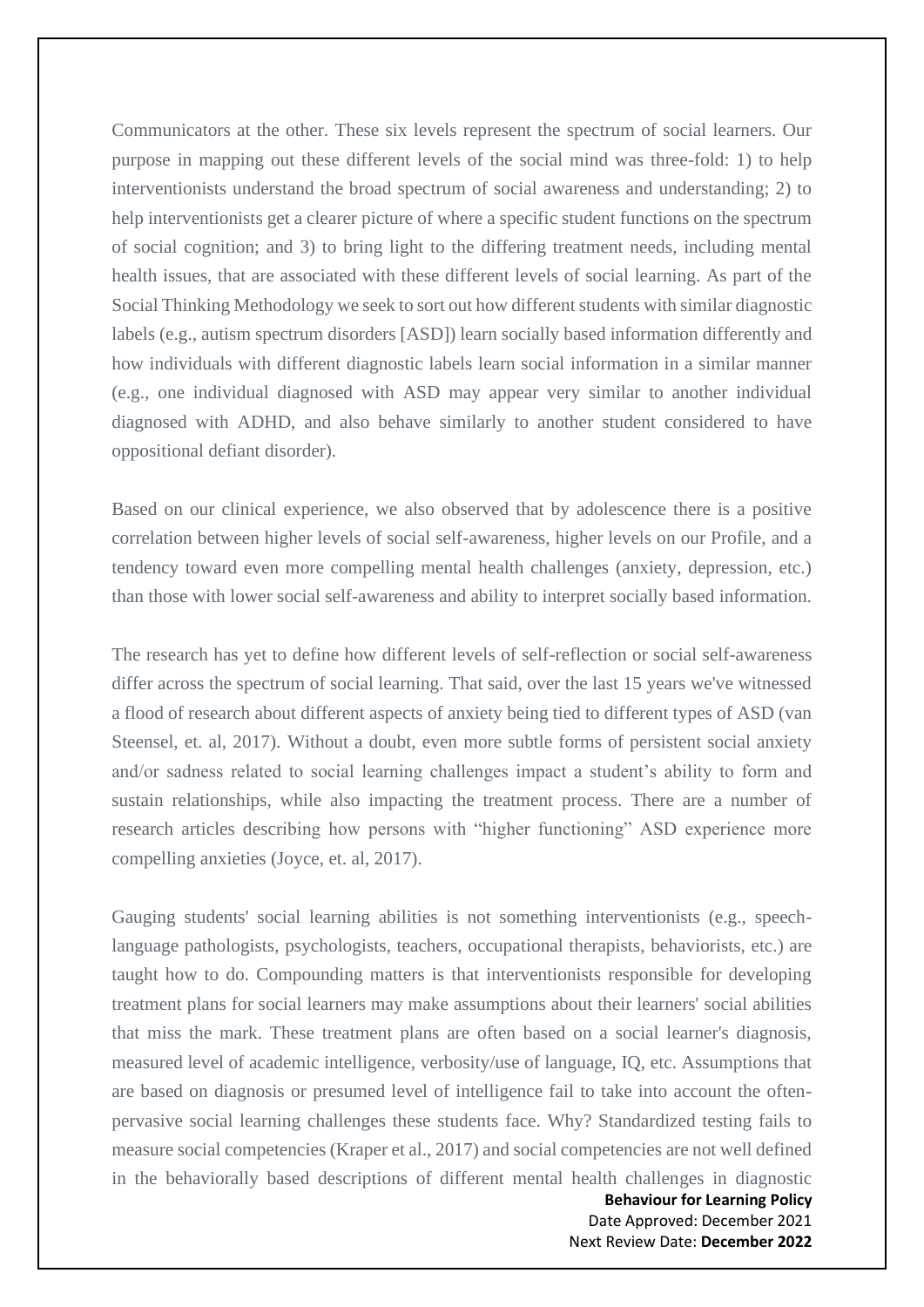manuals such as the DSM-5 or ICD-10. Even our distinction between "high functioning autism" and "Asperger's syndrome" type functioning is just beginning to be more fully explored (de Giambattista, et al., 2019), despite these diagnoses being no longer part of the autism spectrum disorder category in the DSM-5.

Think about it: no standardized tests currently available gauge a person's level of social selfawareness or that person's ability to coordinate and carry out complex socially based goals and study plans (executive functioning). Furthermore, any existing socially based tests are largely conducted in controlled settings, outside normal social situations that shift and change within seconds.

Socially self-aware students are active social interpreters, often focused on trying to figure out how others think and feel about them. They have solid to high-level language skills and solid to strong IQ. That sounds good but, from our experience, the end result doesn't measure up. These students may be able to understand what they expect from others and understand that people have thoughts and feelings about them. However, this is typically coupled with weaker insight about their own role in the social equation. They don't really understand what it is they may be doing that is subtly off the social mark. This makes them more agitated and possibly paranoid about being with others. These individuals may be diagnosed with ASD level 1 (or previously Asperger's syndrome), ADHD, language learning challenged, and/or considered twice exceptional, etc. They may be making subtle or not so subtle social errors based on weaker-than-expected perspective taking and social problem-solving abilities, which then lead to problematic responses in dynamic social contexts. Telling socially self-aware students how they should behave and rewarding that behavior may be counterproductive toward helping these students achieve their social goals. A behavior-based treatment program can undermine our students' motivation to think deeper, dig deeper and look more closely at what's happening around them and how to navigate their own related social response(s).

#### **What does it mean to learn to self-regulate?**

An alternative to using behaviorally focused lessons to foster social learning is to teach strategies that guide our students toward their own self-regulation. What is self-regulation? In short, it's a process internal to one's self that involves "controlling one's behavior, emotions, and thoughts in the pursuit of long-term goals" (Cuncic, 2019).

Self-regulation is a catch-all term, what we describe as an "everything term" much like the terms "executive functioning", "perspective taking" or "social communication." Like these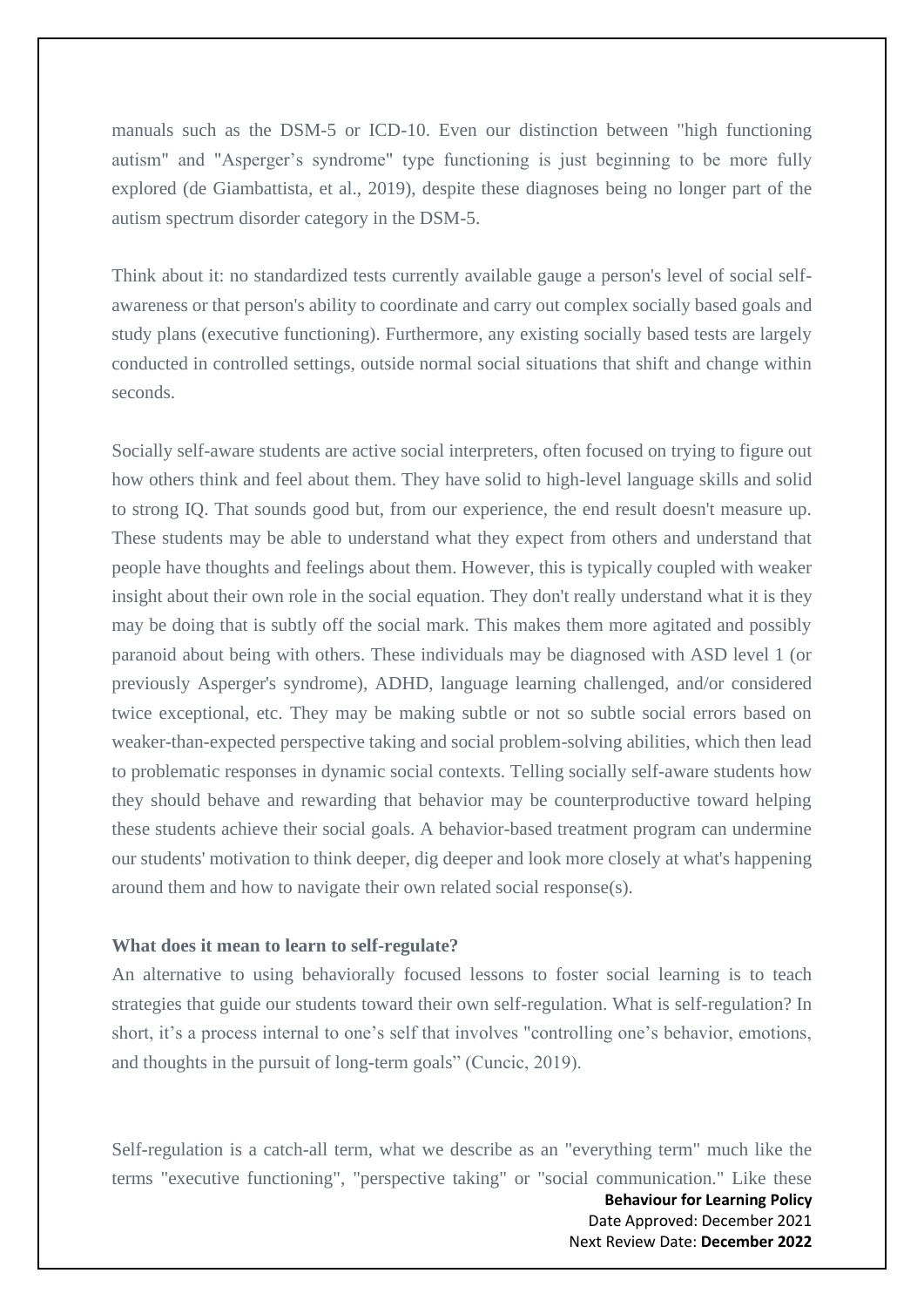other terms, self-regulation encompasses many moving parts (meaning it's synergistic) and we are expected to self-regulate differently in the same environment when the context changes (meaning it's dynamic). It's a process (meaning it spans time) through which we learn to control our emotions, thoughts, physical sensations and ultimately our behavior (including social language, facial expressions, gestures, etc.) to meet whatever goal is put in front of us, whether it's our own (individual goal) or a collective goal of others' choosing.

To view self-regulation as "one thing" and then try and teach someone to simply "self-regulate" is like expecting an orchestra conductor to conduct a symphony with one musician who may have limited talents playing his or her instrument.

Self-regulation takes many different forms. They include but are not limited to:

- 1. Emotional self-regulation: we learn to manage negative and/or big emotions.
- 2. Social self-regulation: we learn social competencies to meet our own social goals. These goals can be diverse ranging from relationship development to being part of a team to sharing space effectively.
- 3. Personal self-regulation: what we do to accomplish a specific task or assignment. It may be something we choose to do (e.g., play to win a lot of points in a computer game) or something someone else assigns to us (e.g., homework assigned by a teacher; a project assigned by a manager, etc.).

For typically developing individuals, our ability to acquire capacities toward different types of self-regulation is developmental; our brains are able to help us manage ourselves better in complex situations over time. For many of us, our core ability to self-regulate our emotions and social responses starts in early childhood, evolves intuitively and then continues to evolve across our lives. That said, most individuals encounter times in their lives where the situation challenges our ability to self-regulate. As we age, we are faced with growing self-regulatory demands that can feel absolutely overwhelming at times (e.g., college finals, complex friendships, disturbing social media comments made about us, inability to excel at a sport or game, being turned down for a promotion, breaking up with a partner, etc.). Virtually all of us benefit from learning strategies to help us through different aspects of this journey, such as how to:

- Understand how the social world works.
- Better read and interpret internal signals and sensations from our bodies that include, but are not limited, to our feelings and sensory systems.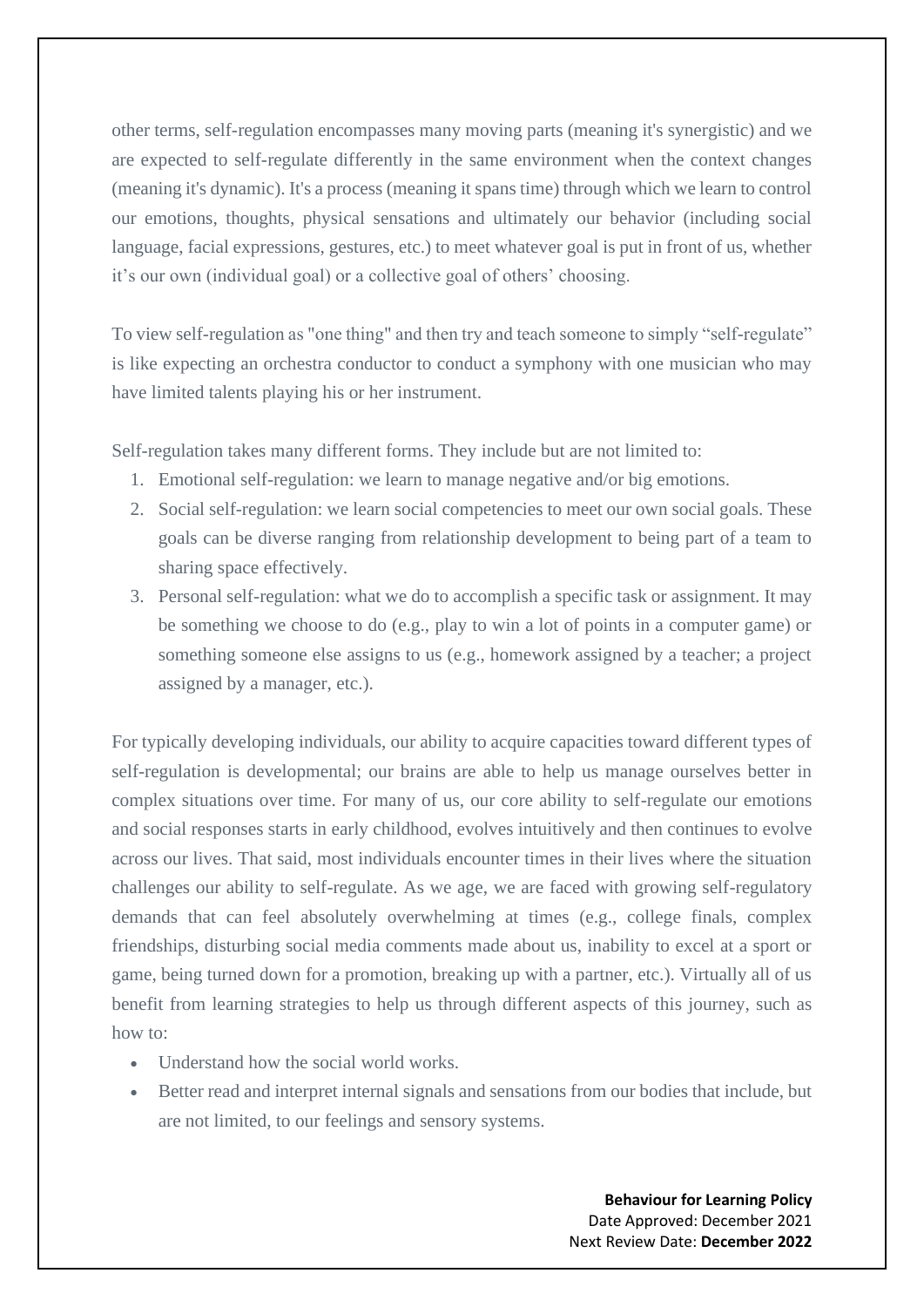- Better understand how our own and others' social mind works and how to navigate through expectations from our teachers, bosses, friends, or spouses across a range of contexts and dilemmas.
- Regulate our feelings and behaviors to be able to work in the social world and accomplish our social goals.

All aspects of self-regulation require us to have meta-awareness and meta-cognition. Metaawareness is our ability to be actively aware of what we are thinking and feeling about what we are experiencing. Meta-cognition is our ability to think explicitly about our choices, how others may have a different point of view or expectations, and how to problem solve to decide how to manage ourselves and others to achieve our goals and help others meet their goals. Meta-awareness and meta-cognition rely on internal language (using self-talk) to imagine different options for our future, as well as learn from our past errors and triumphs. Self-talk is a powerful language-based tool our brain uses to think about our own and others' thoughts and feelings, imagine choices and possibilities, and reframe or reformat certain experiences inside our own mind so they make sense and we learn from them. This internal thinking and problemsolving process is a huge part of self-regulation.

Expressive and receptive language abilities (in addition to interoception, which is the ability to feel and understand what's happening inside your body), are pre-requisite to navigating through how our social mind works and our body feels in different situations. Teachers need these abilities to teach about social self-regulation, and social learners need these abilities to learn about themselves and others. Students with augmentative communication devices who can express complex ideas, thoughts, and emotions through these devices are considered to have solid expressive and receptive language, right alongside their peers who express themselves to others verbally. Students who are not able to use language to learn and who are unable or have limited ability to express their ideas through language are not strong candidates for selfregulation curriculums. Behavior programs built on extrinsic motivators and rote repetition of social skills are more suited for this population, who will have less sophisticated but still meaningful outcomes. The goal in any treatment program is to help individuals make meaningful progress when compared to their own baseline abilities.

Ultimately, learning strategies to understand hidden social expectations and problem solve to self-regulate involves being socially aware of the situation and what is known about the people in that context. It also depends on developing self-awareness of our own behavior and how it impacts others. It involves learning to self-monitor and manage our emotions, thoughts, and behaviors no matter where we are to achieve one or more goals. Over time and with experience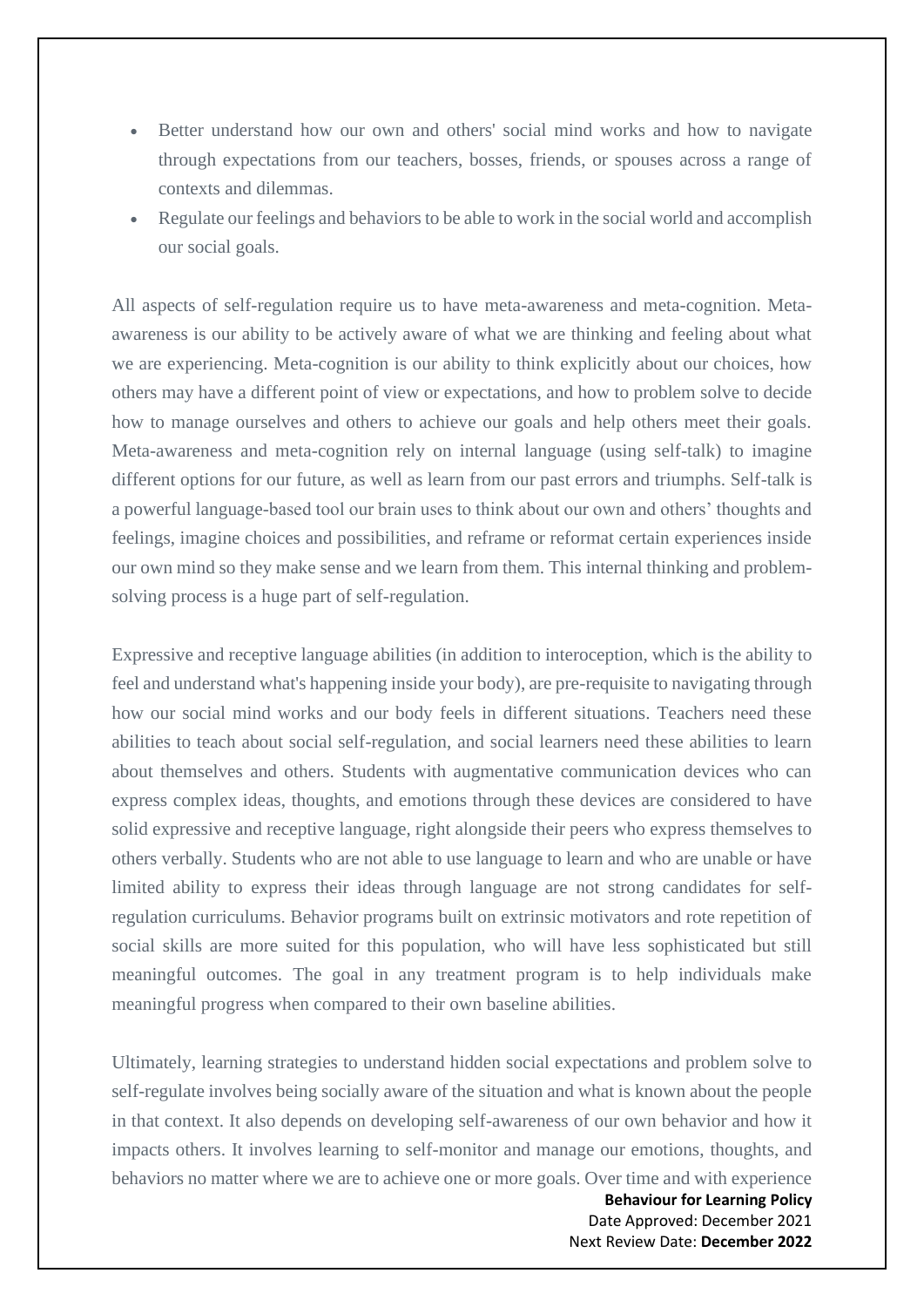we exhibit self-control with greater efficiency and predictability, and we achieve our goals with greater ease. Continuous self-regulation across all aspects of our lives is a holy grail most of us never fully achieve. Our abilities ebb and flow across time, situations, and the people we encounter.

## **Social Cognitive Behavioral Therapy: helping individuals navigate to regulate in the social world**

Cognitive behavioral approaches help individuals learn about their thoughts and feelings and this, in turn, can directly impact their behavior and foster their ability to self-regulate. Often referred to as Cognitive Behavioral Therapy (CBT), its origins are in helping individuals with mental health challenges such as anxiety and depression learn to think differently about their experiences as a means to change aspects of their behavior. More recent research supports the use of CBT with persons with ASD (Luxford, et al., 2017).

Being socially competent requires more than simply having social self-awareness. It also means we have to decipher unspoken social expectations to understand how best to respond. This dynamic process of social interpretation and problem solving involves spontaneous theory of mind—that split-second processing we do to figure out our own and others' intentions, feelings, and thoughts, and then formulate a social response.

Interventionists who are helping individuals develop their social competencies may benefit from utilizing a CBT framework. Its focus on helping individuals better understand themselves is a natural segue for helping learners figure out not only how the social world works but how we each can work in the social world. A CBT framework opens up conversations and learning about situations, people's roles in different situations (e.g., teacher, friend, boss, etc.), people's intentions, and any shared goals that exist among participants in the situation. Shared goals may be to hang out together, work on a team project, learn in a classroom, or host a birthday party. Since the social world is both dynamic and synergistic, students benefit from learning strategies to be flexible thinkers. [Flexible thinking](https://www.socialthinking.com/online-training/on-demand/webinar-core-concept-flexible-thinking) allows them to consider different options and evolve in their choices as they gain a deeper and more mature understanding of the evershifting social dynamics around them.

#### **The Social Thinking Methodology is grounded in SCBT**

Attempting to explicitly teach some if not many of these social dynamics requires an extended CBT approach that we refer to as Social Cognitive Behavioral Therapy (SCBT). SCBT provides layers of social learning about **how the social world works** as well as **how to work (navigate to regulate) in the social world**. Many parts of the Social Thinking Methodology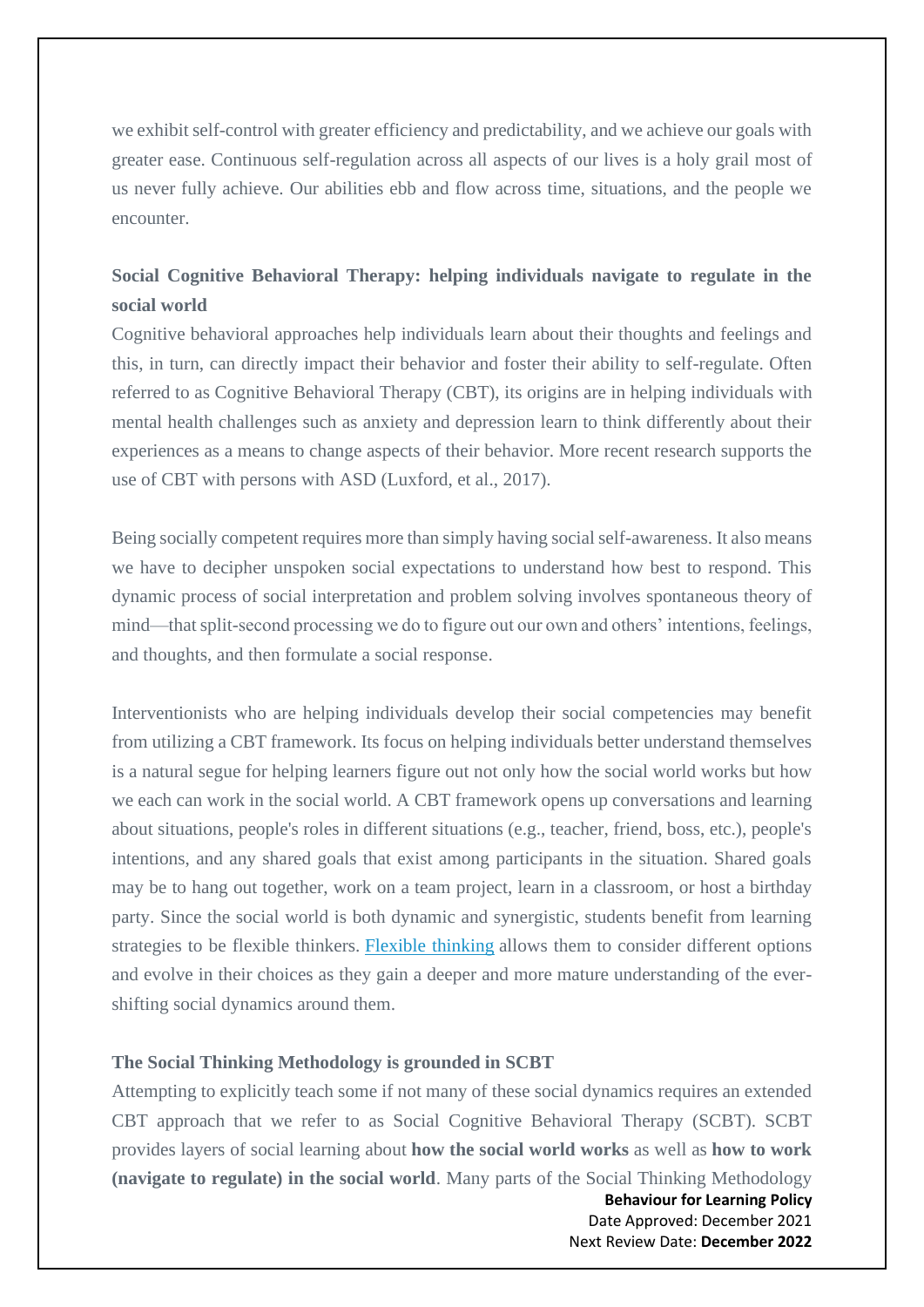explore and explain aspects of the social world and reiterate the necessity to slow down to study it. This is accomplished through many different treatment frameworks included in our books and materials:

- Four Steps of Perspective Taking and Four Steps of Communication (*[Thinking About](https://www.socialthinking.com/Products/thinking-about-you-thinking-about-me-2nd-edition)  [YOU Thinking About ME](https://www.socialthinking.com/Products/thinking-about-you-thinking-about-me-2nd-edition)*[, 2nd Edition, 2007\)](https://www.socialthinking.com/Products/thinking-about-you-thinking-about-me-2nd-edition).
- Social Emotional Chain Reaction (*[Social Behavior Mapping Revised Edition](https://www.socialthinking.com/Products/social-behavior-mapping-connecting-behavior-emotions-consequences)*[, 2019\)](https://www.socialthinking.com/Products/social-behavior-mapping-connecting-behavior-emotions-consequences).
- The Friendship Pyramid (*[Socially Curious and Curiously Social](https://www.socialthinking.com/Products/socially-curious-curiously-social-teens-young-adults)*[, 2011\)](https://www.socialthinking.com/Products/socially-curious-curiously-social-teens-young-adults).

Interventionists and social learners are also encouraged to explore the social world through our four-step social learning framework, the **Social Thinking-Social Competency Model**. In this model students are taught to attend, interpret, problem solve and respond to figure out any social situation and how to respond and interact within it. The Model is explained in more detail in our [free article](https://www.socialthinking.com/Articles?name=social-competency-model-attend-interpret-problem-solve-respond) and [webinar.](https://www.socialthinking.com/online-training/on-demand/webinar-social-competency-model)

We also offer the unique Social Thinking Vocabulary—a user-friendly way to teach and talk about complex social concepts. The vocabulary includes terms such as people have thoughts and feelings, reading the group plan, thinking with your eyes, body in the group, brain in the group, making a smart guess, size of the problem, etc. These and other vocabulary are explored and talked about in our books, *[We Thinkers! Volume 1 Social Explorers](https://www.socialthinking.com/Products/we-thinkers-volume-1-deluxe-package)* (2013), *[We Thinkers!](https://www.socialthinking.com/Products/we-thinkers-volume-2-deluxe-package)  [Volume 2 Social Problem Solvers](https://www.socialthinking.com/Products/we-thinkers-volume-2-deluxe-package)* (2016), *[Think Social!](https://www.socialthinking.com/Products/think-social-curriculum-for-school-age-students)* (2008), *[Social Thinking and](https://www.socialthinking.com/Products/social-thinking-and-me)  [Me](https://www.socialthinking.com/Products/social-thinking-and-me)* (2016), and our free webinar series, *10 Core Concepts*, which is part of our [webinar library.](https://www.socialthinking.com/online-training/free-webinars)

When learning to navigate to regulate within the social world, the Social Thinking Methodology helps all students learn anxiety management strategies that include, but are not limited to, emotion regulation strategies that are a part of *[The Zones of Regulation](https://www.socialthinking.com/Products/zones-of-regulation-curriculum)* (Kuypers, 2011) and social self-regulation strategies that are explored in our *[Superflex®…A Superhero](https://www.socialthinking.com/Products/superflex-superhero-social-thinking-curriculum)  [Social Thinking Curriculum](https://www.socialthinking.com/Products/superflex-superhero-social-thinking-curriculum)* (2008). Other regulation strategies and frameworks include the Spirals of Social Success and Spirals of Social Failure discussed in our book, *[Socially Curious](https://www.socialthinking.com/Products/socially-curious-curiously-social-teens-young-adults)  [and Curiously Social](https://www.socialthinking.com/Products/socially-curious-curiously-social-teens-young-adults)* (2011), understanding the relationship between [the size of our problem](https://www.socialthinking.com/Products/size-of-my-problem-poster)  [and reaction size,](https://www.socialthinking.com/Products/size-of-my-problem-poster) and building our [perspective taking skills.](https://www.socialthinking.com/Articles?name=social-behavior-starts-social-thought-perspective-taking) These are all building blocks to acquiring stronger social competencies. Ultimately, individuals are learning to "be comfortable with discomfort" as they not only develop strategies to navigate in the social world but also strategies to navigate their emotions, anxiety, and possible sadness or depression.

Alongside what we are teaching our students, interventionists need tools that help them help their students. The Social Thinking Methodology provides qualitative Informal Dynamic Social Thinking Assessment tasks (*[Thinking About YOU Thinking About ME, 2nd edition](https://www.socialthinking.com/Products/thinking-about-you-thinking-about-me-2nd-edition)*) that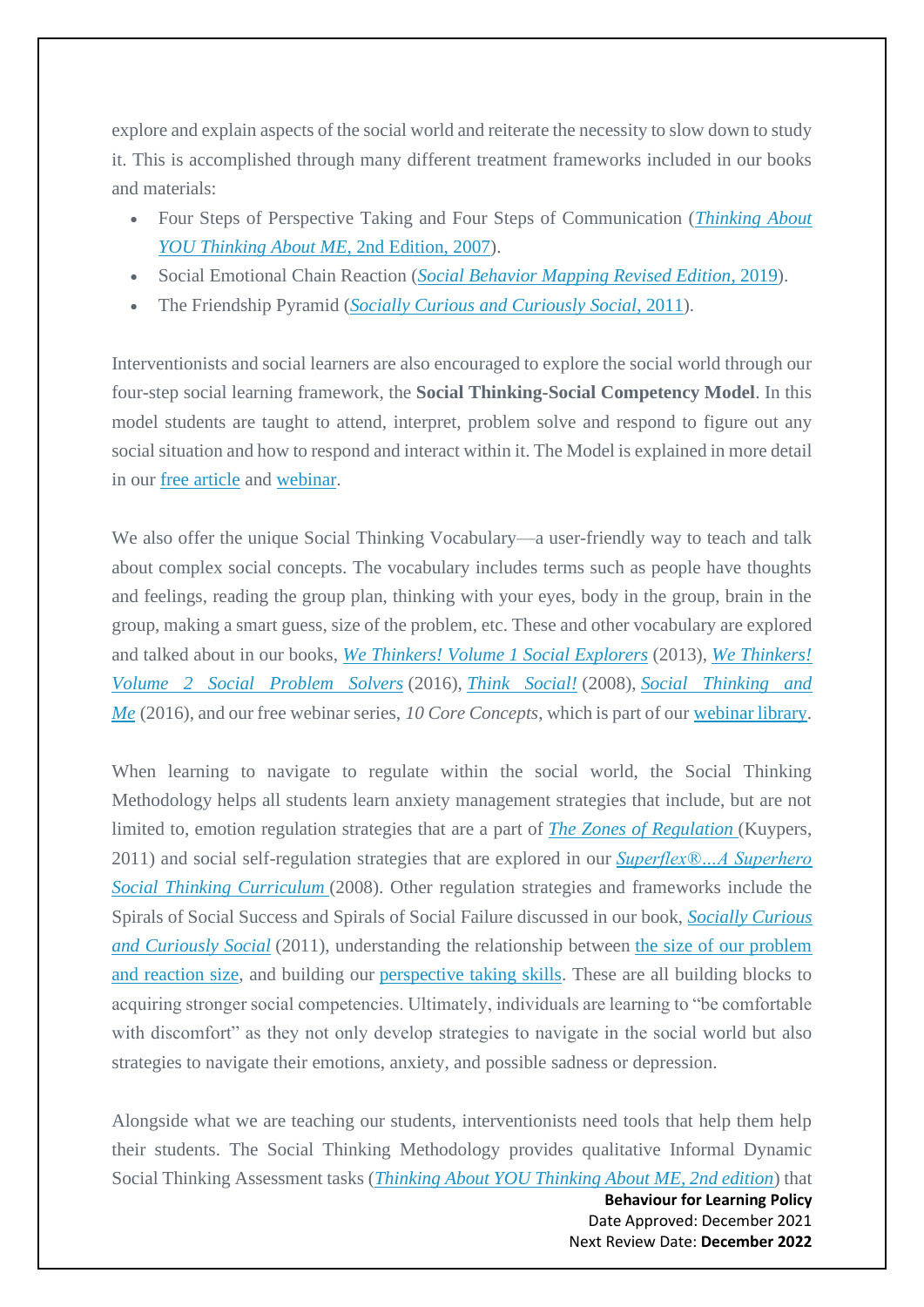help interventionists gauge students' current level of social understanding and social functioning and their ability to socially self-regulate. The methodology also includes materials with explicit instruction on helping students [self-manage their organizational goals.](https://www.socialthinking.com/online-training/on-demand/series/executive-functioning) This requires working with students on related abilities in executive functioning, perspective taking, central coherence, etc.

Emotional self-regulation, social self-regulation, and personal self-regulation all require different layers of teaching over time. Each layer must be sensitive to the developmental age, academic learning abilities, social learning abilities, and personality of students. Social norms and expectations change as we grow and evolve as human beings. There is nothing quick about teaching students core knowledge and strategies they can use to navigate themselves in the social world. We are giving them tools they can use not just today, but in all situations across their lifetimes.

Teaching social learners about any and all aspects of self-regulation is a journey, not a sprint. Keep that in mind as you explore this journey not only with the individuals you are teaching, other interventionists on their team and also within yourself!

#### References

Cuncic, A. How to Practice Self-Regulation. verywellmind. March 15, 2019; [https://www.verywellmind.com/how-you-can-practice-self-regulation-4163536.](https://www.verywellmind.com/how-you-can-practice-self-regulation-4163536)

de Giambattista, C., Ventura, P., Trerotoli, P., Margari, M., Palumbi, R. & Margari, L. (2019). Subtyping the Autism Spectrum Disorder: Comparison of children with high functioning autism and Asperger syndrome. *Journal of Autism and Developmental Disorders, 49*(1),138–150. https://doi.org/10.1007/s10803- 018-3689-4.

Hendrix, R., Palmer, K. Z., Tarshis, N., & Winner, M. G. (2013). *We Thinkers! Volume 1 Social Explorers: A Social Thinking Curriculum for the Preschool and Early Elementary Years*. Santa Clara, CA: Think Social Publishing, Inc.

Hendrix, R., Palmer, K. Z., Tarshis, N., & Winner, M. G. (2016). *We Thinkers! Volume 2 Social Problem Solvers: A Social Thinking Curriculum for the Preschool and Early Elementary Years*. Santa Clara, CA: Think Social Publishing, Inc.

Joyce, C., Honey, E., Leekam, S., Barrett, S. & Rodgers, J. (2017). Anxiety, intolerance of uncertainty and restricted and repetitive behaviour: Insights directly from young people with ASD. *Journal of Autism and Developmental Disorders, 47*(12), 3789-3802.

Kraper, CK., Kenworthy, L., Popal, H., Martin, A. & Wallace, GL. (2017). The gap between adaptive behavior and intelligence in autism persists into young adulthood and is linked to psychiatric co-morbidities. *Journal of Autism and Developmental Disorders, 47*(10), 3007-3017.

Kuypers, L. (2011). *The Zones of Regulation*. Santa Clara, CA: Think Social Publishing, Inc.

Luxford, S., Hadwin, J. & Kovshoff, H. (2017). Evaluating the effectiveness of a school-based cognitive behavioural therapy intervention for anxiety in adolescents diagnosed with autism spectrum disorder. *Journal of*